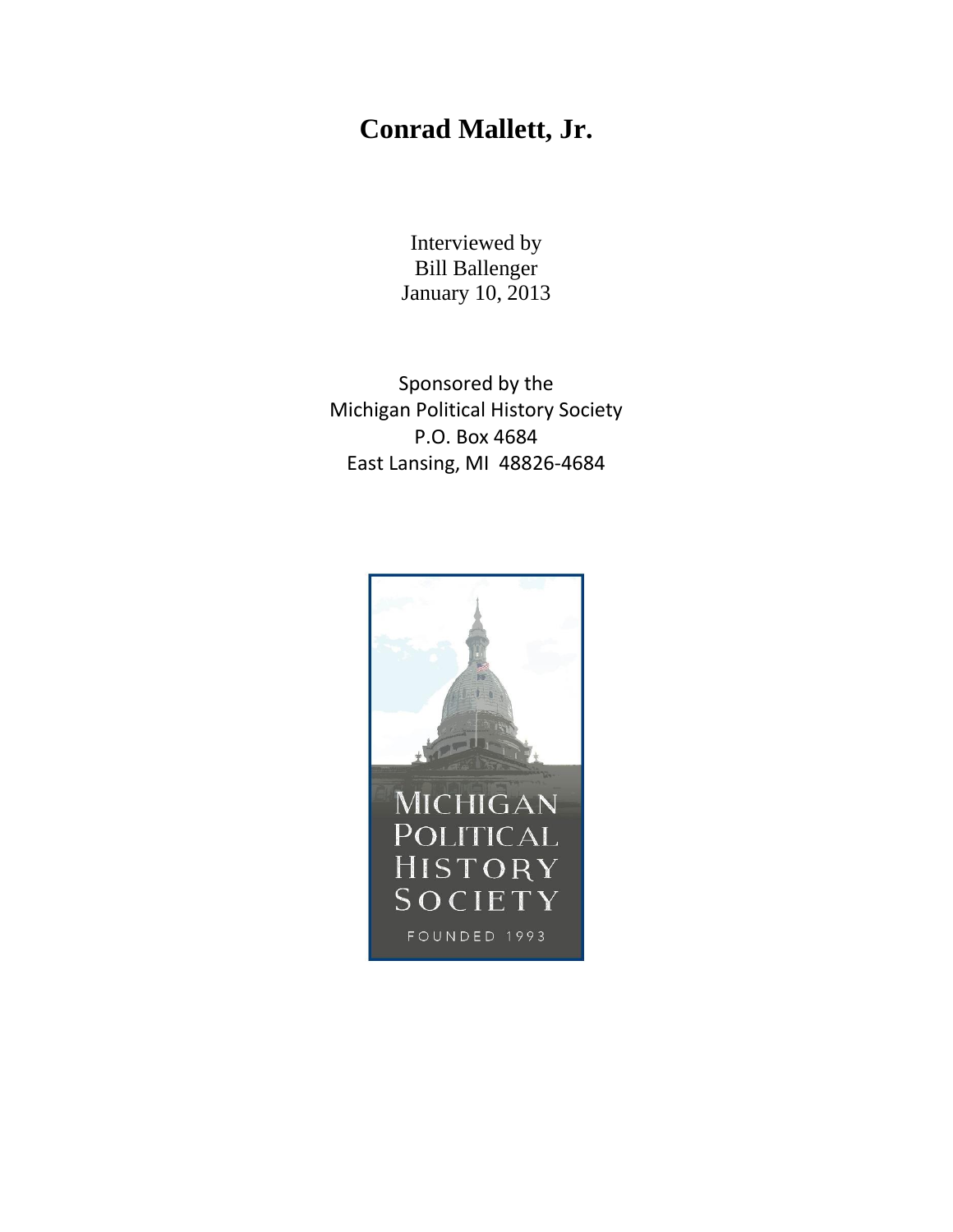Bill Ballenger: This conversation with former Supreme Court Chief Justice Conrad Mallett, Jr. is part of the James J. Blanchard Living Library of Michigan Political History, a project of the Michigan Political History Society. Bill Ballenger: I'm Bill Ballenger, and I am pleased to be able to interview former Justice Mallett who is with us in his office. Justice Mallett, let me start out asking you. You are Conrad L. Mallett, Jr. Conrad Mallett: I am. Bill Ballenger: That means there must have been a senior. Conrad Mallett: There's a senior and there's also a Claudia Gwendolyn Mallett, my mother. My parent's bill were political activists. In the late 1950's, my father was a part of any number of progressive political organizations with persons like Coleman Young, John Conyers, Richard Austin. Conrad Mallett: My mother, interestingly enough, was a part of an international woman's group called Women For Peace. In 1959, she went to Russia. On the Kremlin Square, she and 10 other women from the United States actually marched with signs that said, "End racism and ban the bomb." They were arrested and promptly sent back home. At the time, I was six years old, but that was the milieu within which I grew up. Conrad Mallett: My father who had gone to college with and pledged the same fraternity that I'm now a part of with John Conyers, when John decided to run against Richard Austin for the the first congressional district, my father was his campaign treasurer which is purely insurgent campaign. The UAW was on one side. John Conyers, his father was a member of the UAW, was with his son but not a part of the establishment and they won that race by about 150 votes. Bill Ballenger: In 1965. Conrad Mallett: In 1954. At that point, Jerry Cavanagh was getting ready to run for mayor and looking around for people to assist him in his insurgent effort against Mariani. John recommended my father. My father turned out to be an asset to Mayor Cavanagh and became a member of the mayor's executive team, turned into a senior member of Mayor Cavanagh's executive team and was the first black housing director of the city of Detroit, the first black transportation director in the city of Detroit, went on to get his PhD, became a senior vice president at Wayne State University and one of the founding educators who created the Wayne County Community College under then the leadership of Dr. Murray Jackson. Conrad Mallett: My father's career with John Conyers, with Coleman Young, with Malcolm Dade, with Bill Beckham senior and junior allowed me really to be an upfront participant in all of the political activity going around in Detroit. The interesting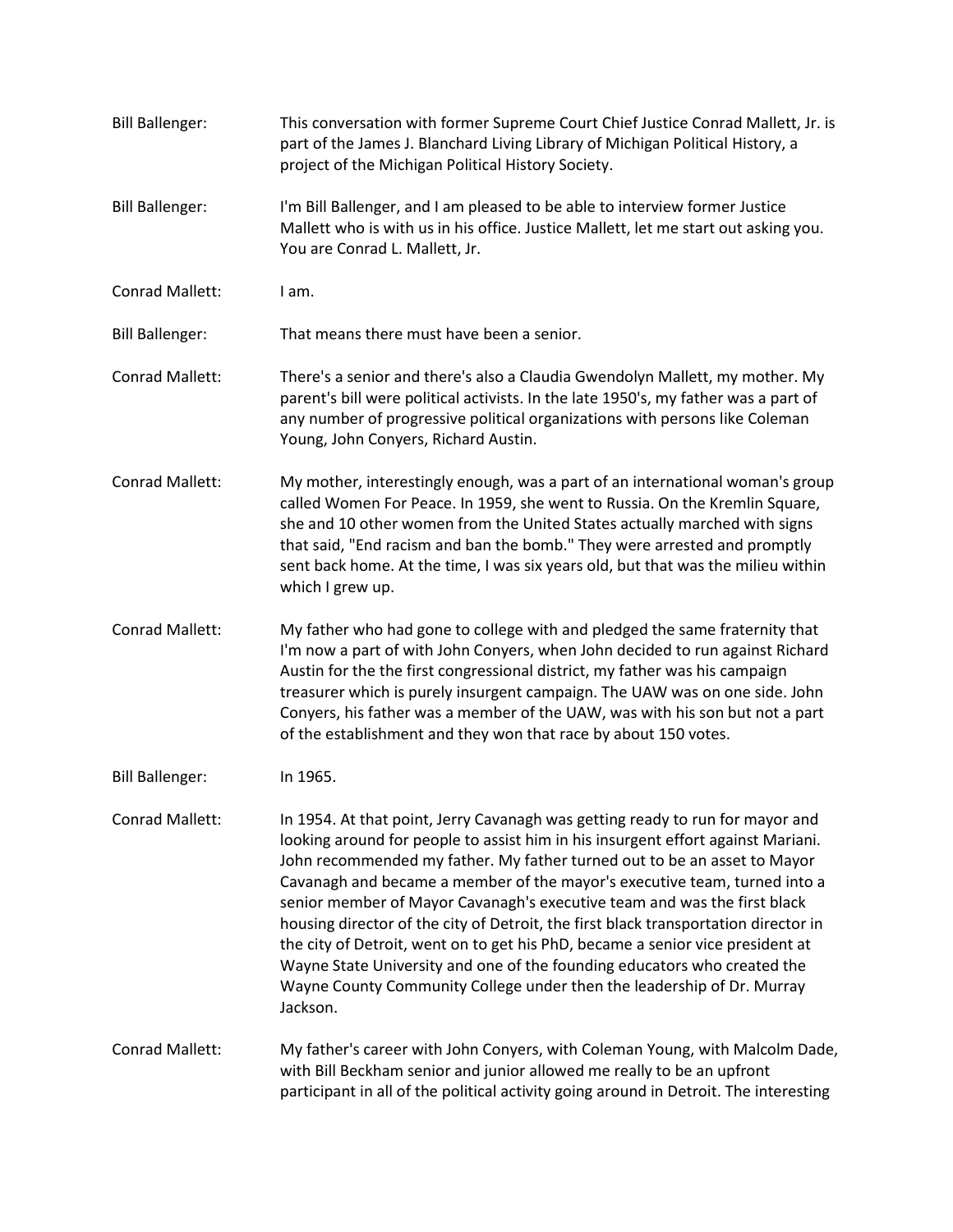thing for my father was that I was interested in it. I was with him a lot. He would go to a meeting, I would go with him. This is the way that my father and I connected. He was a really, really, really hard worker. He didn't have time to come to my games. He didn't have time to come to school functions because that was largely the responsibility of my mother.

Conrad Mallett: But when my father went to political things on Saturdays and I wasn't otherwise occupied, I went with him. I turned into an asset to the old man. 16 years old when he was running for Wayne County Commission, I was his campaign manager. Now, let me be clear. I didn't do anything other than what he told me to do, but I was in charge. I mean I had all of the details responsible for the filing, for being sure that all of the finance reports were done.

- Conrad Mallett: He would check them, but it was basically me and him. It was really, really excellent training. As it turned out, not only was I interested in, I was good at it I. That kind of transformed into a career for me. I was a front line participant in political elections from the time that I was 16 and between my mother and my father, my interest in politics was always real, was always upfront and always substantive. What's really shaped my participation socially.
- Conrad Mallett: For instance, as a lawyer, I guess I, with some small regret, say now that I never participated in State Bar politics because my own view was that I was participating in real politics, the politics that meant something to people beyond just lawyers. I mean that was the Conrad Mallett, Claudia Mallett influence on their son, Conrad Jr.
- Bill Ballenger: When did your mother's and father's family come to the Detroit area?
- Conrad Mallett: Man, that's a really interesting story. My mother's father and my grandmother on my mother's side are both from Virginia. They initially were in Chicago. My mother's father, Charles Jones, was always an entrepreneur and had a taxi company in Chicago, four cabs that he cobbled together. When he refused to pay protection to some other nefarious organization, they basically blew up one of his cars. He then moved his family to Detroit, started another cab company.
- Bill Ballenger: This was like in the 20's?
- Conrad Mallett: Yeah. My mother was born in 1929. She moved here when she was five, so in the early 30's. He had a cab company, a little real estate company. He owned three or four houses. He had two or three cabs. He's always producing for his family of nine. My mother's existence with my grandmother and grandfather really was as much as it could be idyllic. She really, really grew up in a stable environment with a hard-working mother and father and with nine brothers and sisters, really a storybook in terms of the quality of existence.

## Conrad Mallett: My father's existence is also storybook but as he would describe it, Bill, Dicksonian. My grandfather was killed in front of my father when he was eight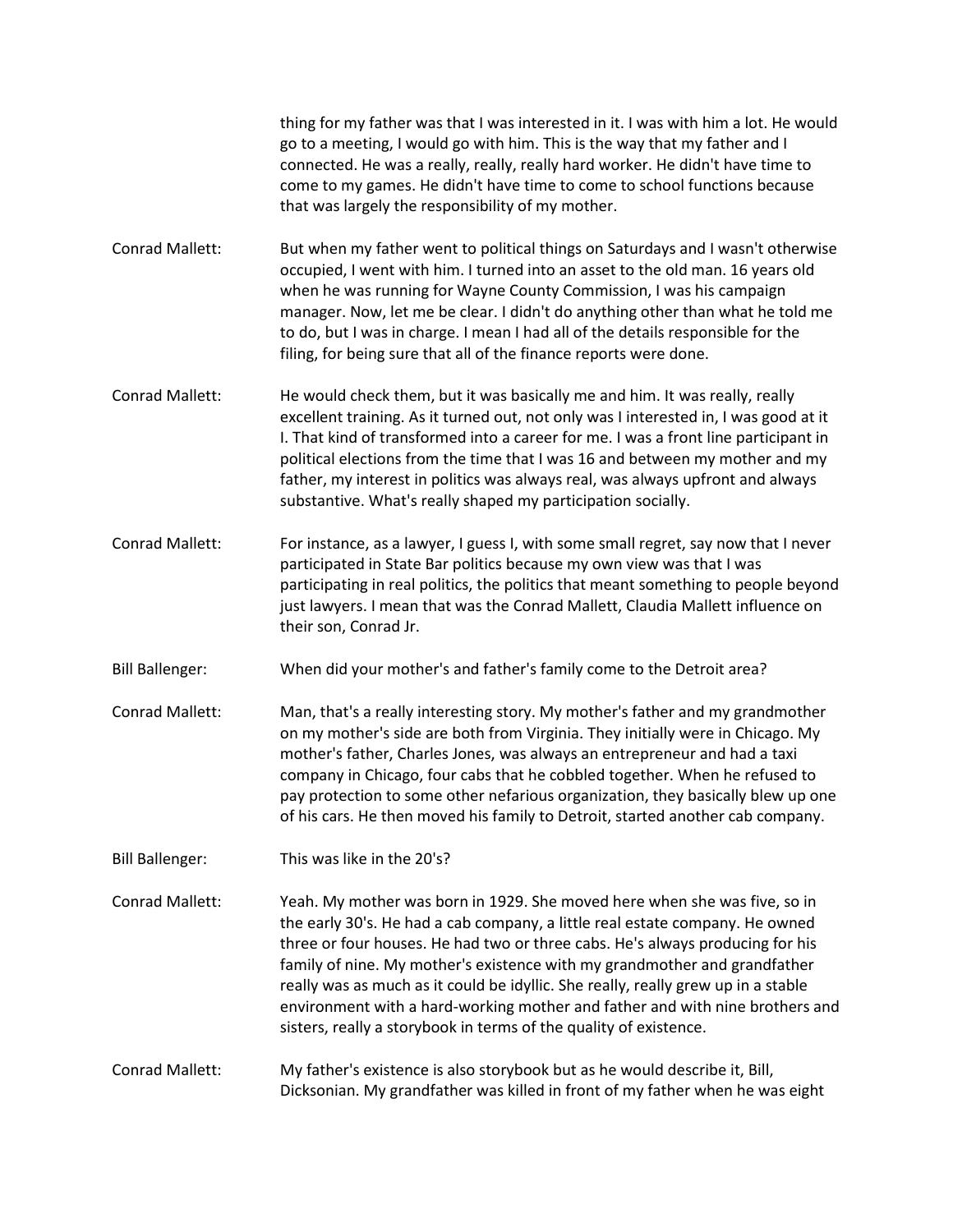years old when they were living in Houston. He saw his father die. He witnessed my grandmother have a nervous breakdown. Because she was black received no mental health care at all. He observed her pull herself together, never quite completing the repair process. My grandmother who I loved desperately was always a little bit on edge.

Conrad Mallett: My father is six-two. All of the men on my family on my father's side, the family are my height about five-seven, five-eight. The Lord made my father taller so that when he would apply for a job, he could lie about his age. He came to Detroit by himself when he was 14. My grandmother sent him here supposedly, Bill, to live with a family that was supposed to greet him at the railroad station who never came and who never ever bothered to find out where he was.

Bill Ballenger: This in the 30's too.

- Conrad Mallett: This in the 30's too. The old man then checks himself into the downtown YMCA lying about his age, enrolls himself in Miller High School. Think about this, Bill. The old man had a perfect attendance record. It always stunned me and my sisters how did my father figure out that school was going to be his exit ticket out of this ferocious unrelenting poverty that was overlaid with this crisis of dysfunction.
- Conrad Mallett: When he graduated in high school, he joined the army. This is a true story. This army was segregated then. He gets sent down to Florida. They are taught then as black troops. They're going to be responsible for making airplane runways and they're supposed to be going to the Pacific, the army being the army.
- Conrad Mallett: His group ends up being sent to Alaska. Russia began shaking their saber. We decided that Russia was going to attack us from the north. We had to build runways in Alaska so our planes can land to confront the Russians who we were searching would be coming over the Bering Strait. It's freezing. The sergeant comes up and says, "Who knows how to drive this asphalt machine?" My father raises in and says, "I do." He said, "Are you sure?" "Absolutely," he said, "But, Sarge, let me ask you can you give me the manual? I just want to review what I haven't done in a couple of years."
- Conrad Mallett: My father never ran an asphalt machine in his life, memorizes the manual, gets up in it and then spends the next 18 months with his shirt off running this asphalt machine. Everyone else freezing to death. He's sweating. As he says, "Listen, I made the very, very best of a terribly bad situation." People were getting frostbitten and everything like that and my issue always was coming out into the cold after sweating up in that hot cab for eight or 10 hours a day. That tells you, Bill, who the old man is.
- Conrad Mallett: I mean he does a fascinating character really, really, really ferocious in his discipline, exceedingly smart, devastatingly well-read and a very, very serious man. Believe me.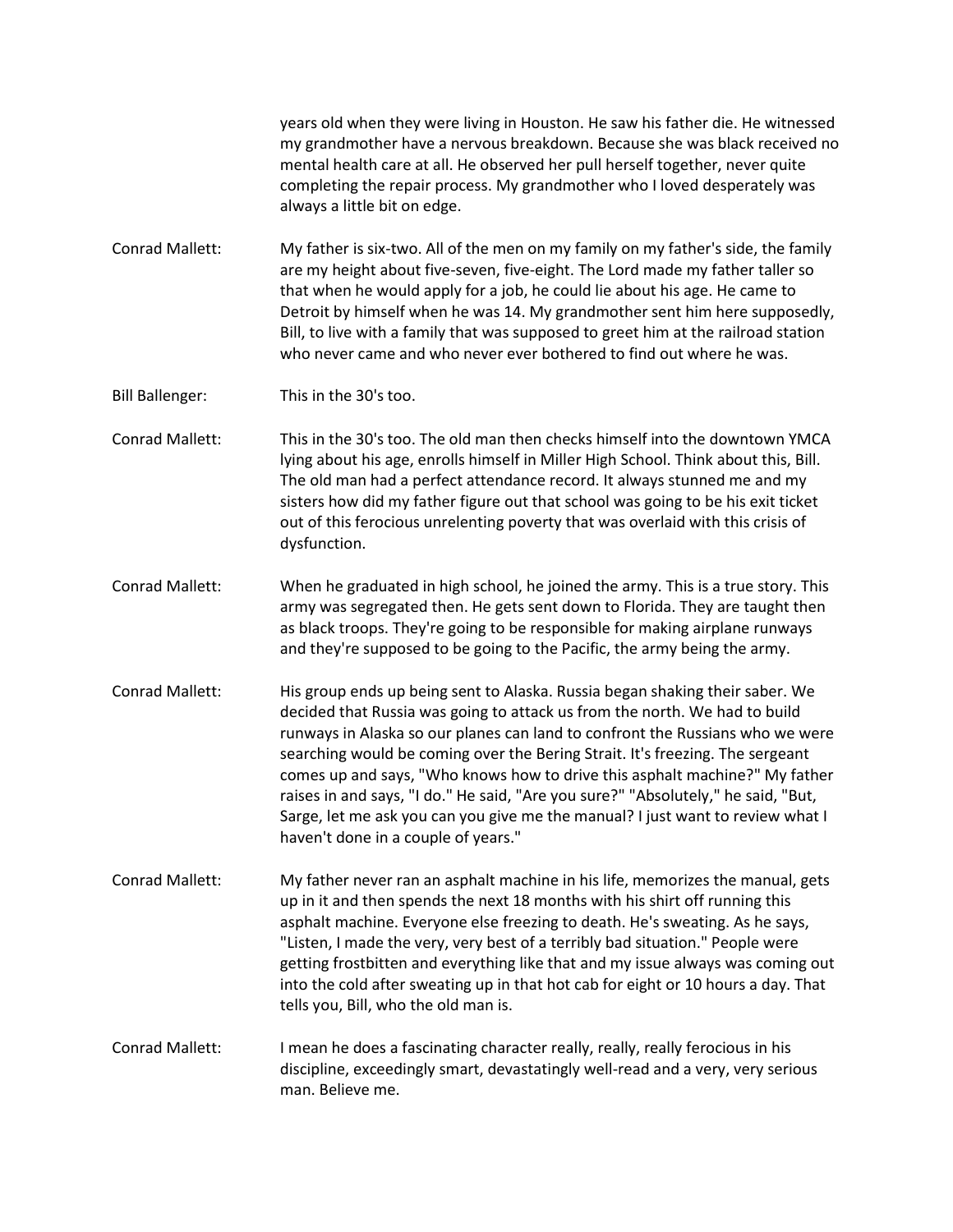| <b>Bill Ballenger:</b> | Did you have any brothers or sisters?                                                                                                                                                                                                                                                                                                                                                                            |
|------------------------|------------------------------------------------------------------------------------------------------------------------------------------------------------------------------------------------------------------------------------------------------------------------------------------------------------------------------------------------------------------------------------------------------------------|
| Conrad Mallett:        | I got two sisters. My baby sister, Veronica, is a physician. She's the chairperson<br>of the OB/GYN Department for the University of Texas at El Paso. My sister,<br>Lydia, is a PhD industrial psychologist from Michigan State University, and she's<br>senior vice president for human resources for DuPont.                                                                                                  |
| <b>Bill Ballenger:</b> | Were they interested at all in politics as you were?                                                                                                                                                                                                                                                                                                                                                             |
| <b>Conrad Mallett:</b> | No.                                                                                                                                                                                                                                                                                                                                                                                                              |
| <b>Bill Ballenger:</b> | You were the guy who got the political gene.                                                                                                                                                                                                                                                                                                                                                                     |
| Conrad Mallett:        | I was. I got the political gene.                                                                                                                                                                                                                                                                                                                                                                                 |
| <b>Bill Ballenger:</b> | You're 16 years old. Where are you going? With Cass Tech at that time?                                                                                                                                                                                                                                                                                                                                           |
| Conrad Mallett:        | We're going to Cass Tech at that time. That's exactly right.                                                                                                                                                                                                                                                                                                                                                     |
| <b>Bill Ballenger:</b> | Then, so you went up through the Detroit Public School System? What other<br>schools did you go to all this time?                                                                                                                                                                                                                                                                                                |
| Conrad Mallett:        | I started out at McCulloch and then my mother insisted that we go to Catholic<br>school. We went to Saint Gregory.                                                                                                                                                                                                                                                                                               |
| <b>Bill Ballenger:</b> | Were you Catholic yourself?                                                                                                                                                                                                                                                                                                                                                                                      |
| Conrad Mallett:        | I still am. Now that I'm approaching in my 60's, I found myself back in church a<br>hell of a lot more than I had been in the past. We were raised Catholic. My<br>father is Catholic. Both my mother and father, Catholic. We went to Catholic<br>School of Saint Gregory then Visitation. Then, we went to Durfee which was our<br>introduction to the Detroit Public Schools.                                 |
| Conrad Mallett:        | It was a great time for me, not so great for my sisters. All three of us went to<br>Cass which was obviously one of Detroit's great schools then and now.                                                                                                                                                                                                                                                        |
| <b>Bill Ballenger:</b> | You got out of Cass and then what?                                                                                                                                                                                                                                                                                                                                                                               |
| Conrad Mallett:        | Got out of Cass, graduated in 1971. My father refused to allow my mother to fill<br>out any of my college application papers. The only one that I filled out was<br>Wayne State. The old man came in one day and said, "Are you going to college<br>or going to the army?" I said, "No. I'm going to college." He said, "Well, where<br>are you going?" I said, "I got a letter from Wayne. I'm going to Wayne." |
| Conrad Mallett:        | I started at Wayne, stayed at Wayne for two and a half years. I was at Cass with<br>George Cushingberry, both George and I were both at Wayne together. Then,<br>after two and a half years at Wayne, I went to UCLA.                                                                                                                                                                                            |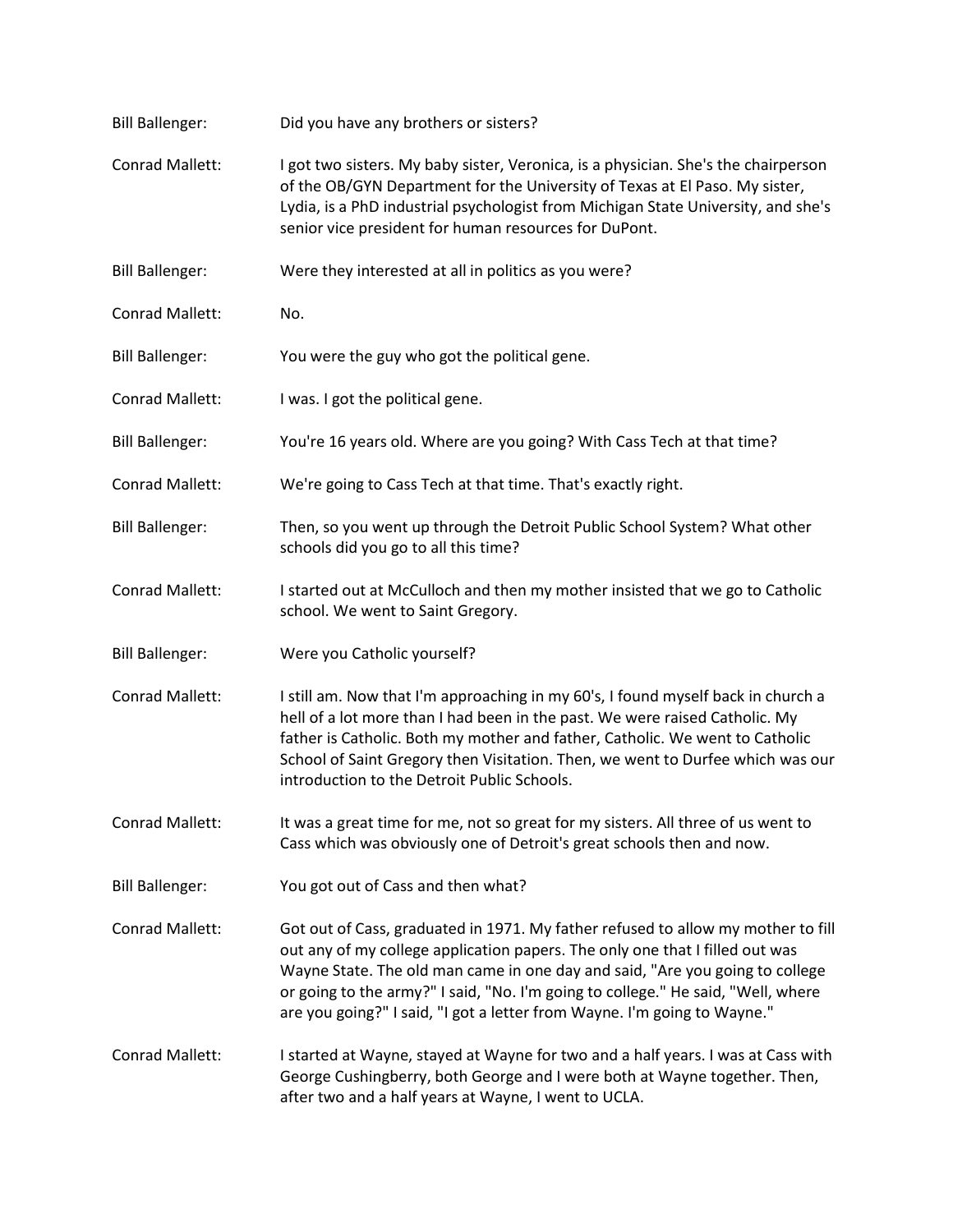| <b>Bill Ballenger:</b> | Why would you decide to go way out to California?                                                                                                                                                                                                                                                           |
|------------------------|-------------------------------------------------------------------------------------------------------------------------------------------------------------------------------------------------------------------------------------------------------------------------------------------------------------|
| <b>Conrad Mallett:</b> | I think that I had kind of outgrown the moment that I was in. I was really looking<br>for something different and I really wanted to see if I could find my way on my<br>own. I knew kind of, Bill, what I wanted to do which was be in politics, but I<br>really wanted to be in politics on my own terms. |
| <b>Bill Ballenger:</b> | You wanted to put a little distance between yourself and your father.                                                                                                                                                                                                                                       |
| <b>Conrad Mallett:</b> | And my father.                                                                                                                                                                                                                                                                                              |
| <b>Bill Ballenger:</b> | Overbearing father.                                                                                                                                                                                                                                                                                         |
| Conrad Mallett:        | Whose who shadow was really, really large.                                                                                                                                                                                                                                                                  |
| <b>Bill Ballenger:</b> | Long.                                                                                                                                                                                                                                                                                                       |
| Conrad Mallett:        | yeah. It is not so much that he was overbearing in terms of his relationship with<br>me but he just moved so large in this city.                                                                                                                                                                            |
| <b>Bill Ballenger:</b> | So much to live up to.                                                                                                                                                                                                                                                                                      |
| Conrad Mallett:        | No question about it.                                                                                                                                                                                                                                                                                       |
| <b>Bill Ballenger:</b> | You wanted to create your own.                                                                                                                                                                                                                                                                              |
| Conrad Mallett:        | Get some distance. Get some air, and go see whether or not what I was made of<br>I, and went to UCLA, graduated, did very well.                                                                                                                                                                             |
| <b>Bill Ballenger:</b> | What were you majoring in?                                                                                                                                                                                                                                                                                  |
| <b>Conrad Mallett:</b> | I had been majoring in political science at Wayne, found it really boring,<br>switched majors when I got to UCLA and graduated with my Bachelor of Arts in<br>English and very happy.                                                                                                                       |
| <b>Bill Ballenger:</b> | Then, what? You get out?                                                                                                                                                                                                                                                                                    |
| Conrad Mallett:        | Get out, come back home and got a job. One of the most fun jobs I've had in my<br>life. I was a congressional assistant in the district office to John Conyers. Now,<br>this is 1976. Fred Harris is running for president.                                                                                 |
| <b>Bill Ballenger:</b> | He was a US senator from Oklahoma running for the Democratic nomination.                                                                                                                                                                                                                                    |
| Conrad Mallett:        | Exactly. The traditional Democratic Party had mostly thrown some of its way to<br>Udall and Coleman Young and a lot of the political leadership in Detroit had<br>determined early on that they were going to go with Jimmy Carter. John didn't                                                             |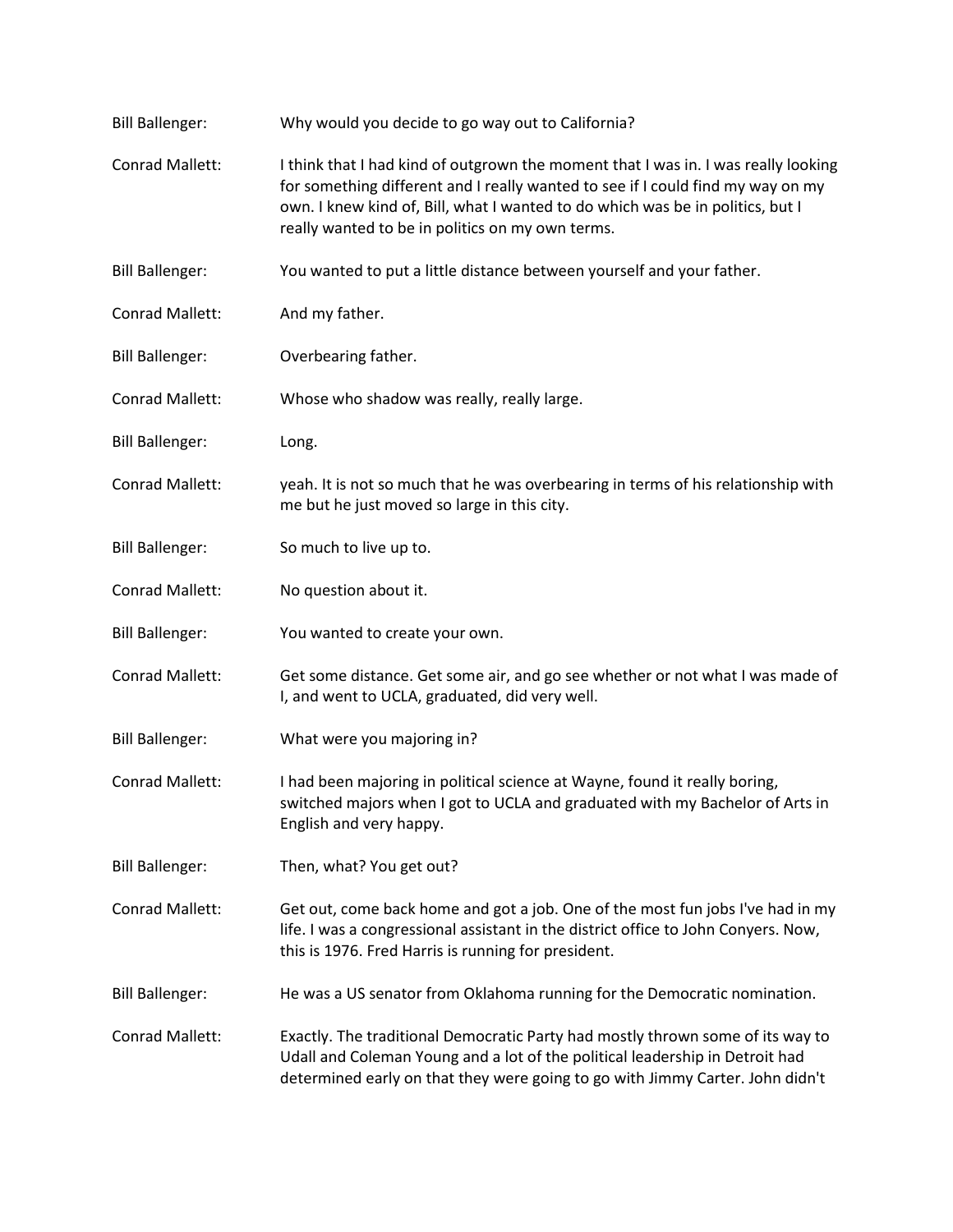find either one of those alternatives to his liking, and he decided that he was going to go with Fred Harris.

- Conrad Mallett: During that year, I traveled with John, and my responsibility basically was to carry his bags, and I was a great bag carrier and really facilitated his travel from one place to another. There was a principal speaker for Fred Harris all over the country. I went with him all over the country. It was a great thing. We both had a hell of a time.
- Bill Ballenger: Fred Harris fell short of getting a nomination. Obviously, Jimmy Carter won the nomination and was elected president. Well, then, at that point, you decided to continue your education.
- Conrad Mallett: I mean I'm on the road with John. John and I are very close. Obviously, he's close to my parents, known each other forever. He was in college with my mother and my father. I'm in constant conversation. I mean John had always been one of my idols, and he was a lawyer. I wanted to be a lawyer.
- Conrad Mallett: John said, "Well, when are you going to go to school?" I said, "Well, next year." He said, "Yeah. You know what? That's a good thing." The administrative assistant in Detroit then was somebody that you know Nelson Saunders. John directed Nelson to assist me in the whole law school application process, wrote a terrific letter of support. The young lady that I was going out with then was from Los Angeles, and her brother Tommy was a really important person on US East Campus, walk my application into the dean's office. As he says, he didn't have to do much, but he did walk it to the front of the line. The dean saw it, liked it. I got admitted.
- Bill Ballenger: You had to go.
- Conrad Mallett: And had to go. There were no impediments. What can I say? It was a great, great time. LA is the best town in the world to be a student and particularly a poor student. Santa Monica Pier, then you got a dollar. You can get on three rides and you watch the sun set into the Pacific Ocean. If you can't get a girl to go home with you after that, you should not be in the game.

Bill Ballenger: Well, now, University of Southern Cal versus UCLA Trojans versus Bruins, when they face each other on the gridiron or the basketball court, who are you rooting for?

Conrad Mallett: My girlfriend then was a Trojan. I'm a USC person. I love UCLA for what it did for me, but remember, I graduated from Cass Tech. Then, when I went to school, Bill, our sports programs were terrible except for the swimming team which I was a part of, but we would go to the football games just to see what the score was going to be.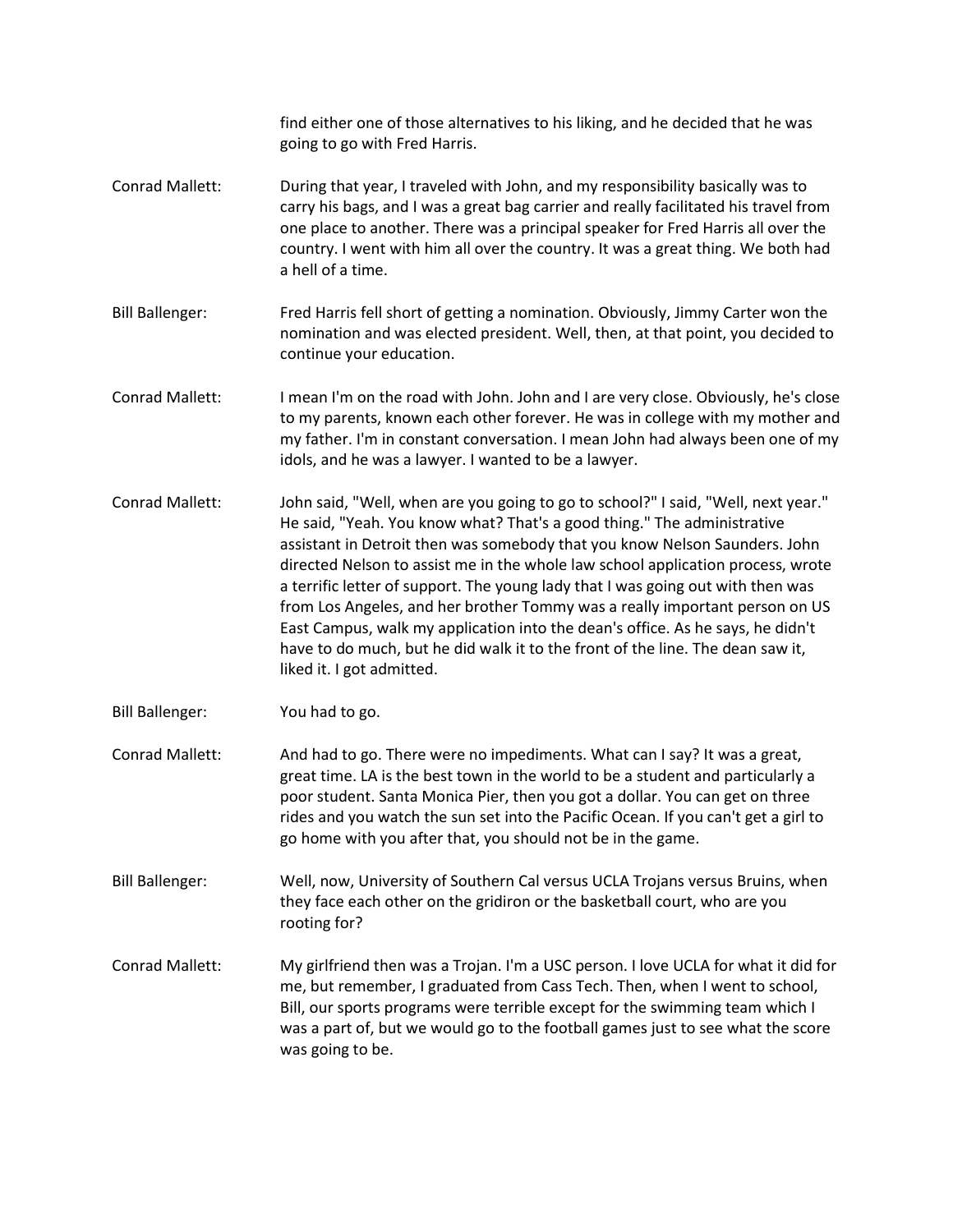Conrad Mallett: I remember when I was in 12th grade, we played Northwestern. It was 52 to nothing. I never developed any real school spirit because I was never a part of a winning tradition. I'm an itinerant sports person. I read about it. I will watch it, football on Sundays. There's an excuse to take a nap. When I see you on Mondays, I can talk to you about the game only because I got up at 4:30 and read the Free Press. Bill Ballenger: You graduate from law school. Did you get another degree too? Conrad Mallett: USC then was one of the few schools. There are lot of them now. But then, they had a dual-degree program, master's degree in business, master's degree in public administration. I got my master's degree in public administration believing then that I was going to be an elected public administrator. I wanted to be well trained, and I was. Came home, passed the bar, and bided my time volunteering in John's office, hoping that there would be a vacancy on the Judiciary Subcommittee of which he was apart. Bill Ballenger: This was like 1979. Conrad Mallett: This is November '79. I came home, took the bar, didn't do anything other than study for the bar. Then, after I'd finished taking the bar in July, I was volunteering in John's office kind of hustling around doing filings for four lawyers, not really doing anything and hoping that there would be a vacancy in John's Washington DC office. Conrad Mallett: Remember, Peter Rodino was the head of the Judiciary Committee but John was the vice chair. He had five or six slots, they were all filled. he was pretty sure one of the young people were leaving. I was waiting for them to go. Malcolm Dade who was the chief executive assistant to Coleman Young and this is about the time that Jimmy Carter, obviously, he's up for reelection, calls me and says, "Come with me to DC. I'm going to be the deputy campaign manager for Carter. I want you to come with me." Conrad Mallett: I got nothing else to do. I take a job at the Democratic National Committee as a member of something called the political division which my father always laughed at. He said, "Isn't everybody at the DNC in the political division?" Anyway, so I go there. Malcolm arranges it so that I get sent to the state of Mississippi and become the person responsible for managing to get out the vote effort. Bill Ballenger: Was that for the whole South or just for state of Mississippi. Conrad Mallett: No. Just for the state of Mississippi. We had a really good team. It's a great, great time to be someplace else with a law degree, member of the bar. Now, suddenly, I'm thinking that if we win the election, Malcolm will be in the White House as one of the executive assistants, and I can go and work for Louis Martin who liked me who I knew, who Malcolm had a very good relationship with.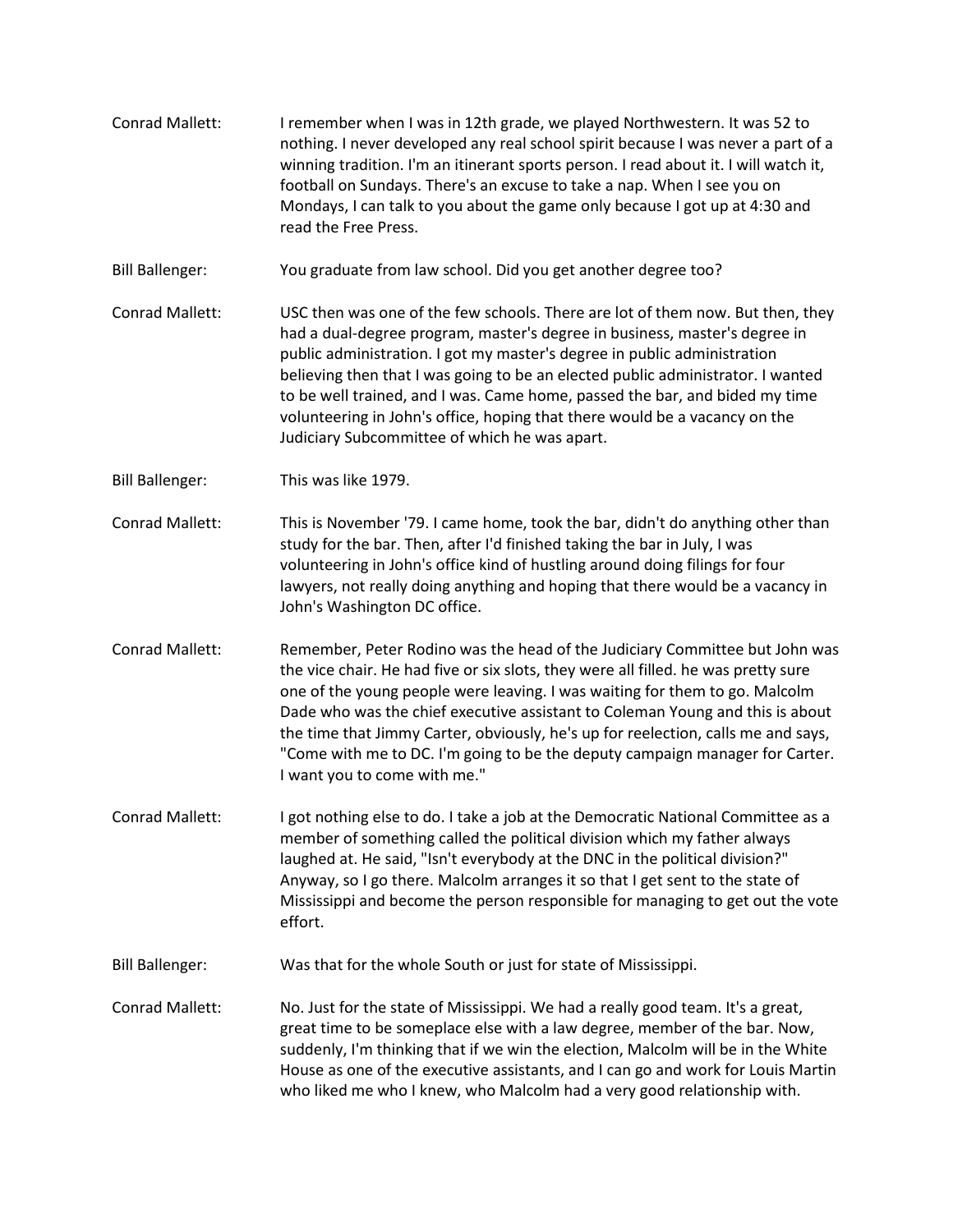| Conrad Mallett:        | I said, "Oh my god. I'm going to be an assistant White House General Counsel."<br>Carter loses. Malcolm calls me up. He says, "Listen, yurn in all your expense<br>reports and make the treasurer of the campaign pay you right then because<br>tomorrow morning, we're telling everybody no more bills or pay." So I go to the<br>guy that night and I say, "Listen." His name was Paul. I said, "Paul, can you<br>and he said "I'll take care of it tomorrow." I said, "No. Really, you know. Take<br>care of it tonight because I'm leaving in the morning."               |
|------------------------|-------------------------------------------------------------------------------------------------------------------------------------------------------------------------------------------------------------------------------------------------------------------------------------------------------------------------------------------------------------------------------------------------------------------------------------------------------------------------------------------------------------------------------------------------------------------------------|
| Conrad Mallett:        | He said okay. He took care of that. I'm sure that I was one of the last bills paid. I<br>took my \$400, got a plane ticket, came back home. Malcolm went back to work<br>for Coleman Young, and I joined the law firm Miller, Canfield, Paddock and<br>Stone. It was a great decision. I work for one of the great, great, great lawyers in<br>America, Stratton S. Brown, who had helped write all of the public financing<br>laws that existed in the state of Michigan.                                                                                                    |
| Conrad Mallett:        | Now, think about this. That's 1981. What happened in 1981? Coleman Young<br>recognizing that the city of Detroit is on the verge of bankruptcy, decides he's<br>going to go to the state legislature and ask for an income tax increase. Then,<br>he's going to have to have that request confirmed by the people in the city of<br>Detroit. Coleman Young says to Malcolm, "You have to run the campaign."<br>Malcolm said, "I'm too old, but I got somebody who will do it for us and I will<br>control him." Already, I had a reputation for being kind of out of control. |
| Conrad Mallett:        | The mayor said to Malcolm in front of me, "This kid is 27 years old. You're going<br>to put the entire fate of the city in his hands." He said, "Okay. Good." Both of<br>you are going to be held responsible for this if it doesn't work. Remember, these<br>guys, John Martella, Tom Kylie. Martella and Kylie.                                                                                                                                                                                                                                                             |
| <b>Bill Ballenger:</b> | Absolutely.                                                                                                                                                                                                                                                                                                                                                                                                                                                                                                                                                                   |
| Conrad Mallett:        | They were our political consultants, and then they came up with vote yes which<br>was like really think about it. I mean that was the essential requirement and we<br>ran this really, really great campaign. We won handily but we worked our brains<br>out. Right after that, when we won that election in November of 1981, a young<br>congressman who had participated in the bailout of Chrysler decided he was<br>going to run for governor.                                                                                                                            |
| <b>Conrad Mallett:</b> | His best friend then and now was a man by the name of Ron Thayer. Ron Thayer<br>was very close and had been very close to Malcolm Dade for decades because,<br>what, they both work for Frank Kelly. Malcolm and Ron Thayer went to Malcolm<br>Dade and said, "We need a deputy campaign manager along with Rick Wiener<br>and a young woman by the name of Ellen Globokar. Who do you recommend?"                                                                                                                                                                            |
| <b>Conrad Mallett:</b> | Malcolm said, "I'd recommend Conrad Mallett." I met with Ron. Then Ron took<br>me to meet with Blanchard.                                                                                                                                                                                                                                                                                                                                                                                                                                                                     |
| <b>Bill Ballenger:</b> | Is that the first time you really met Blanchard?                                                                                                                                                                                                                                                                                                                                                                                                                                                                                                                              |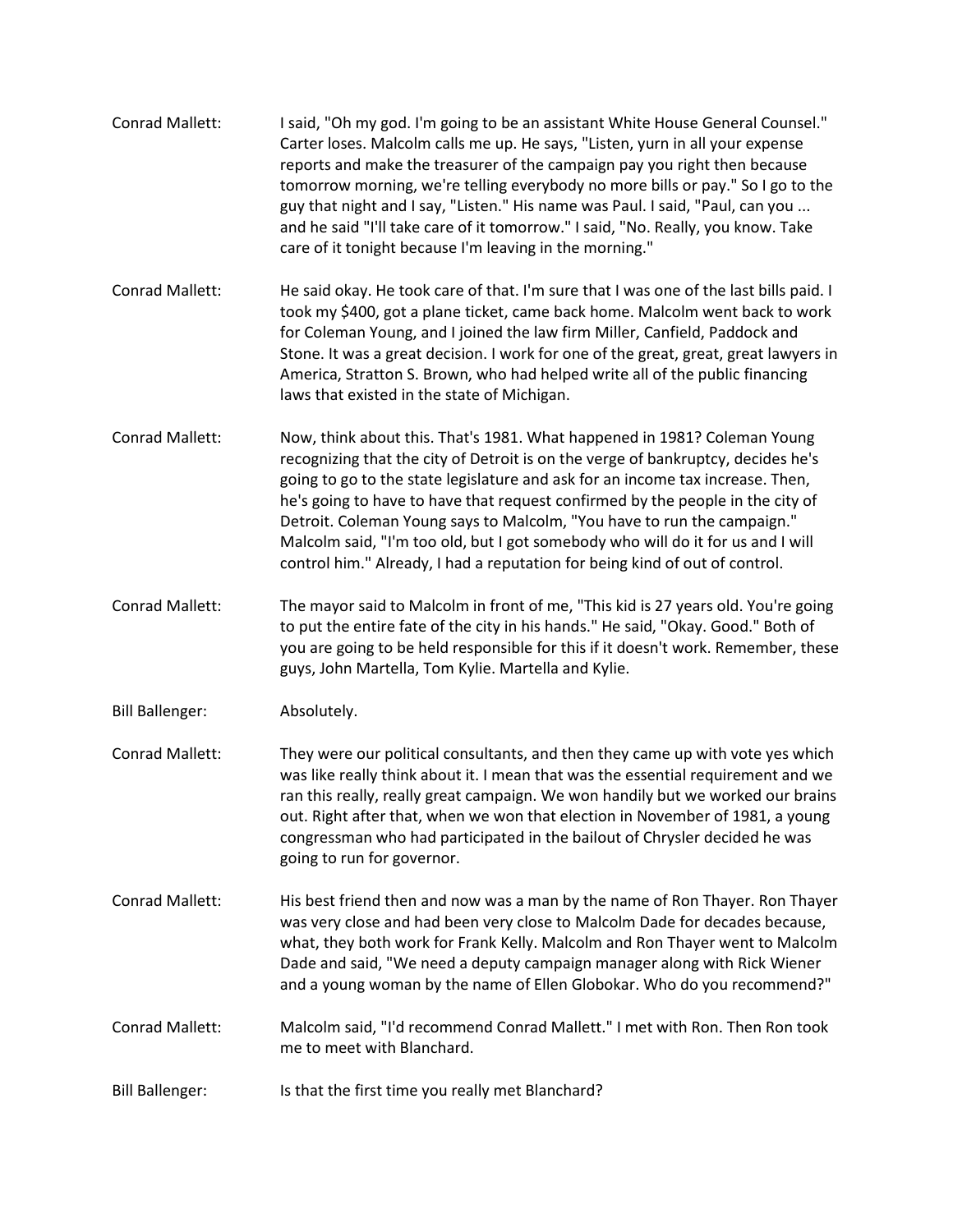| Conrad Mallett:        | First time that I had a met Blanchard. We liked each other but remember my<br>political patron is Coleman Young. I go back to Malcolm. I said, "Listen, what do<br>you want me to do?" Malcolm says, "We want you to do it." I said, "Was the                                                                                                                                                                                                                                                                                                                                                                                                                                                                                                                                                                                                                                                                                                                                                                                                                              |
|------------------------|----------------------------------------------------------------------------------------------------------------------------------------------------------------------------------------------------------------------------------------------------------------------------------------------------------------------------------------------------------------------------------------------------------------------------------------------------------------------------------------------------------------------------------------------------------------------------------------------------------------------------------------------------------------------------------------------------------------------------------------------------------------------------------------------------------------------------------------------------------------------------------------------------------------------------------------------------------------------------------------------------------------------------------------------------------------------------|
|                        | mayor going to endorse Congressman Blanchard?" He said not right now. I said,<br>"Well, what am I doing?" He said, "Well, you're going." I said, "Oh I'm the peace<br>offering. I'm the stake in the ground. I'm the mayor's indication that things are<br>going well, and if they really go well, then the mayor will come. If they don't go<br>really well, the mayor will won't, won't, won't. The only thing you sacrificed is<br>me."                                                                                                                                                                                                                                                                                                                                                                                                                                                                                                                                                                                                                                 |
| <b>Conrad Mallett:</b> | Malcolm said, "Conrad, I couldn't have said it any better." I start out then as the<br>mayor's stalking horse, his representative in the campaign. But it turned into<br>something different because, Bill, in order to do something like that, you're a<br>senior member of the political class and elected yourself many times, you got to<br>throw your whole heart and soul into it. You can't half-way do it. If you half-way<br>do it, you lose.                                                                                                                                                                                                                                                                                                                                                                                                                                                                                                                                                                                                                     |
| Conrad Mallett:        | I was with Blanchard every Sunday. He and I went to two or three or four<br>churches every Sunday really starting in June of '82, just really getting out there<br>and meeting the people. Remember Blanchard's a kid from Ferndale. He had no<br>affiliation or association with Detroit, but let me tell you, man. This guy really,<br>really, really turned out to have an affinity for the people that he met. He<br>enjoyed that church experience, and looked forward to it. I never had to drag<br>him, he was always anxious to get in and hear the music, participate with the<br>people, stay for breakfast. It was what we did all day Sunday, from eight o'clock<br>in the morning until about two.                                                                                                                                                                                                                                                                                                                                                            |
| Conrad Mallett:        | You really come to understand who somebody is when you're in a car with them<br>for six hours. And Blanchard and I man, really establish a very healthy respect<br>for each other which turned into, man, a real love for each other. Blanchard is<br>one most important people in my life. I love him to death. I really, really, more<br>than pleased to be associated with him. And what happens is that the campaign<br>began to take off. We were better at it than everybody else. Rick Wiener was<br>terrifically gifted in political science. I mean, he knows the game. Ellen Globokar<br>is one of the great political operatives that ever came. And on the edges, we had<br>the entire Coleman Young machine which really wasn't with us, because the<br>mayor hadn't pushed the button. But they were almost with us and people<br>assumed the mayor was going there, because I was there. And they assumed<br>that the mayor was going there because Malcolm kept showing up. So it was<br>really turning our way and becoming something very, very special. |
| <b>Bill Ballenger:</b> | Well, you had to win a big primary first.                                                                                                                                                                                                                                                                                                                                                                                                                                                                                                                                                                                                                                                                                                                                                                                                                                                                                                                                                                                                                                  |
| Conrad Mallett:        | Big primary.                                                                                                                                                                                                                                                                                                                                                                                                                                                                                                                                                                                                                                                                                                                                                                                                                                                                                                                                                                                                                                                               |
| <b>Bill Ballenger:</b> | You had like six opponents, didn't you?                                                                                                                                                                                                                                                                                                                                                                                                                                                                                                                                                                                                                                                                                                                                                                                                                                                                                                                                                                                                                                    |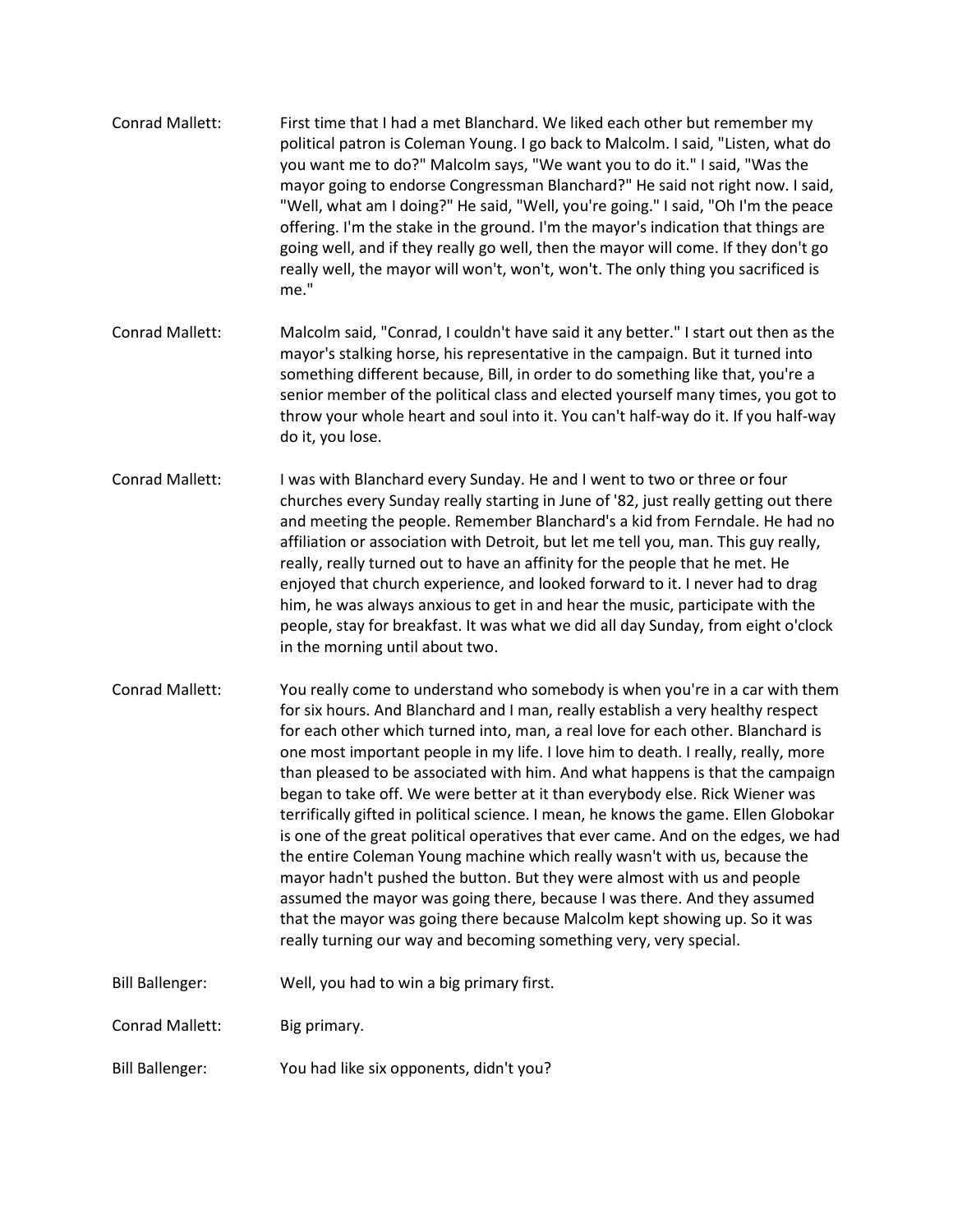| Conrad Mallett:        | Yeah.                                                                                                                                                                                                                                                                        |
|------------------------|------------------------------------------------------------------------------------------------------------------------------------------------------------------------------------------------------------------------------------------------------------------------------|
| <b>Bill Ballenger:</b> | Seven of you all together?                                                                                                                                                                                                                                                   |
| Conrad Mallett:        | Ed Plawecki, Gary Corbin, a lot of big names out there. But Blanchard clearly was<br>the leader of the pack basically from the first day. But we had to clear it out and<br>it had to do it in a way that the party wouldn't be fractured. But we had to prove<br>ourselves. |
| <b>Bill Ballenger:</b> | So you won the primary and then you're facing Richard Headley, the author of<br>the Headley amendment that was passed by the voters in 1978.                                                                                                                                 |
| Conrad Mallett:        | Right.                                                                                                                                                                                                                                                                       |
| <b>Bill Ballenger:</b> | And November of 82, you were still on board?                                                                                                                                                                                                                                 |
| Conrad Mallett:        | Now it's full time. The mayor called me. I call him the old man. The old man with<br>all the way in. When Brinkley didn't get the Republican nomination-                                                                                                                     |
| <b>Bill Ballenger:</b> | Headley beat him in the primaries.                                                                                                                                                                                                                                           |
| Conrad Mallett:        | Headley beat him in the primary. Coleman Young then said, "Okay, I'm pulling<br>out all the stops." So now the entire Coleman Young machine, which really was<br>at it's zenith then, was available. And Jim Blanchard got 390,000 votes out of the<br>city Detroit.         |
| <b>Bill Ballenger:</b> | Yeah.                                                                                                                                                                                                                                                                        |
| Conrad Mallett:        | Crushed Dick Headley.                                                                                                                                                                                                                                                        |
| <b>Bill Ballenger:</b> | Yeah.                                                                                                                                                                                                                                                                        |
| <b>Conrad Mallett:</b> | But it was close everywhere but Detroit. And Detroit really delivered, and it was<br>surprising, the ferociousness of the turnout. The old man, that last month was<br>with Blanchard in church every Sunday.                                                                |
| <b>Bill Ballenger:</b> | This is Coleman Young.                                                                                                                                                                                                                                                       |
| Conrad Mallett:        | This is Coleman Young.                                                                                                                                                                                                                                                       |
| <b>Bill Ballenger:</b> | Yeah.                                                                                                                                                                                                                                                                        |
| Conrad Mallett:        | Yeah, he was with him every night. So you think about this, Jim Blanchard and I<br>had been going to these churches, and I'm literally driving an AMC Rambler.                                                                                                               |
| <b>Bill Ballenger:</b> | Well George Romney would've like it.                                                                                                                                                                                                                                         |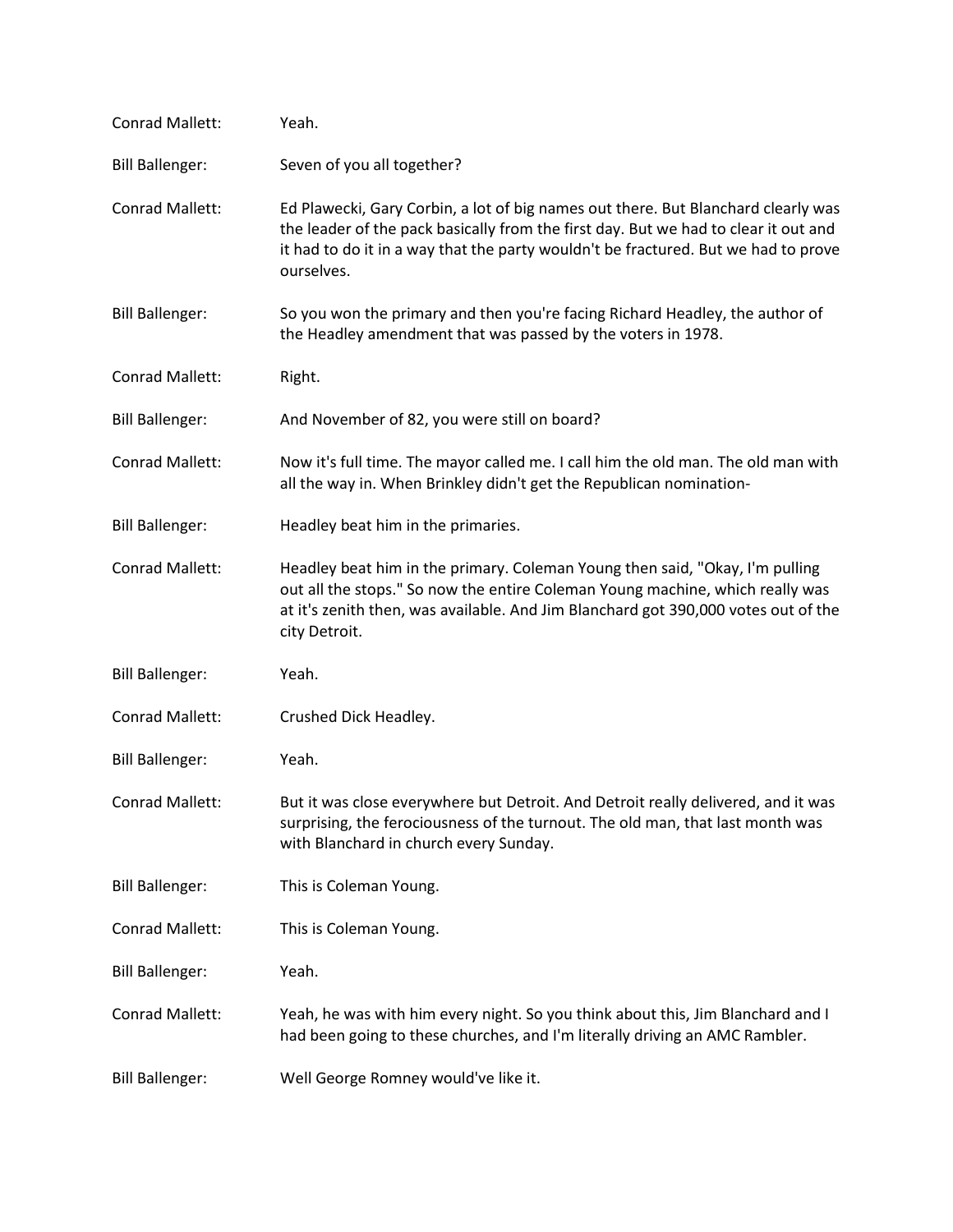| Conrad Mallett:        | And I loved that little car, man. But when the old man came, Blanchard's sitting<br>in the limousine with the old man. We're running red lights. We had an<br>entourage, man of 10 card.                                                                                                                                                                                                                                                                                                                                                                                                                                                                                                                                                                                                         |
|------------------------|--------------------------------------------------------------------------------------------------------------------------------------------------------------------------------------------------------------------------------------------------------------------------------------------------------------------------------------------------------------------------------------------------------------------------------------------------------------------------------------------------------------------------------------------------------------------------------------------------------------------------------------------------------------------------------------------------------------------------------------------------------------------------------------------------|
| <b>Bill Ballenger:</b> | Yeah.                                                                                                                                                                                                                                                                                                                                                                                                                                                                                                                                                                                                                                                                                                                                                                                            |
| Conrad Mallett:        | Like the president showing.                                                                                                                                                                                                                                                                                                                                                                                                                                                                                                                                                                                                                                                                                                                                                                      |
| <b>Bill Ballenger:</b> | Sure, absolutely.                                                                                                                                                                                                                                                                                                                                                                                                                                                                                                                                                                                                                                                                                                                                                                                |
| Conrad Mallett:        | And the old man was at the zenith of his power. So he walks in with Blanchard. I<br>mean, you know, the show stops.                                                                                                                                                                                                                                                                                                                                                                                                                                                                                                                                                                                                                                                                              |
| <b>Bill Ballenger:</b> | Yeah. Absolutely.                                                                                                                                                                                                                                                                                                                                                                                                                                                                                                                                                                                                                                                                                                                                                                                |
| Conrad Mallett:        | The great scene that I remember, we're in St. James Missionary Baptist Church,<br>and the Reverend James Nicks, god bless him, passed away soon thereafter.<br>One of the great church musicians that the world has ever produced. On a par,<br>and some of your viewers will know this name, Kirk Franklin. On a par, Bill, with<br>now Kirk Franklin. So we're in St. James Missionary Baptist Church, on the stage<br>is Don Riegle, Coleman Young, Jim Blanchard, John Dingell, John Conyers. I<br>mean, the whole aristocracy of the Democratic Party is in this church. So, James<br>has really got it going, man. The whole church is rocking, everybody's clapping<br>and Don Riegle is off beat. Jim Blanchard turns to him, and the whole church is<br>watching, and gets him on beat. |
| <b>Bill Ballenger:</b> | On beat. Impressive.                                                                                                                                                                                                                                                                                                                                                                                                                                                                                                                                                                                                                                                                                                                                                                             |
| Conrad Mallett:        | Man, the house came down. And then Blanchard turns back around, and this is<br>a song he knows. So he's singing, and he's clapping and he's just having the time<br>of his life, man. And I will always remember that.                                                                                                                                                                                                                                                                                                                                                                                                                                                                                                                                                                           |
| <b>Bill Ballenger:</b> | Remember that. Okay, so Blanchard beats Headley, he's elected governor. He<br>goes to Lansing, you go to Lansing, right?                                                                                                                                                                                                                                                                                                                                                                                                                                                                                                                                                                                                                                                                         |
| Conrad Mallett:        | Jim Blanchard now, remember he's 40 years old and he really rolls in, man with<br>the kiddie corp. I'm 29, I'm his legal advisor and his legislative director. Bob<br>Bowman rolls in, he's the state treasury. He's 27. His deputy is Jay Rising, he's<br>26. I mean really, Lewand was 39, he was the chief of staff. I mean, we were<br>coming to take Lansing. Rick Cole was with us.                                                                                                                                                                                                                                                                                                                                                                                                        |
| <b>Bill Ballenger:</b> | Sure.                                                                                                                                                                                                                                                                                                                                                                                                                                                                                                                                                                                                                                                                                                                                                                                            |
| Conrad Mallett:        | We were coming to take Lansing by storm. In those first couple of years, man<br>we had a ball. It was a great time.                                                                                                                                                                                                                                                                                                                                                                                                                                                                                                                                                                                                                                                                              |
| <b>Bill Ballenger:</b> | Were you living in Lansing?                                                                                                                                                                                                                                                                                                                                                                                                                                                                                                                                                                                                                                                                                                                                                                      |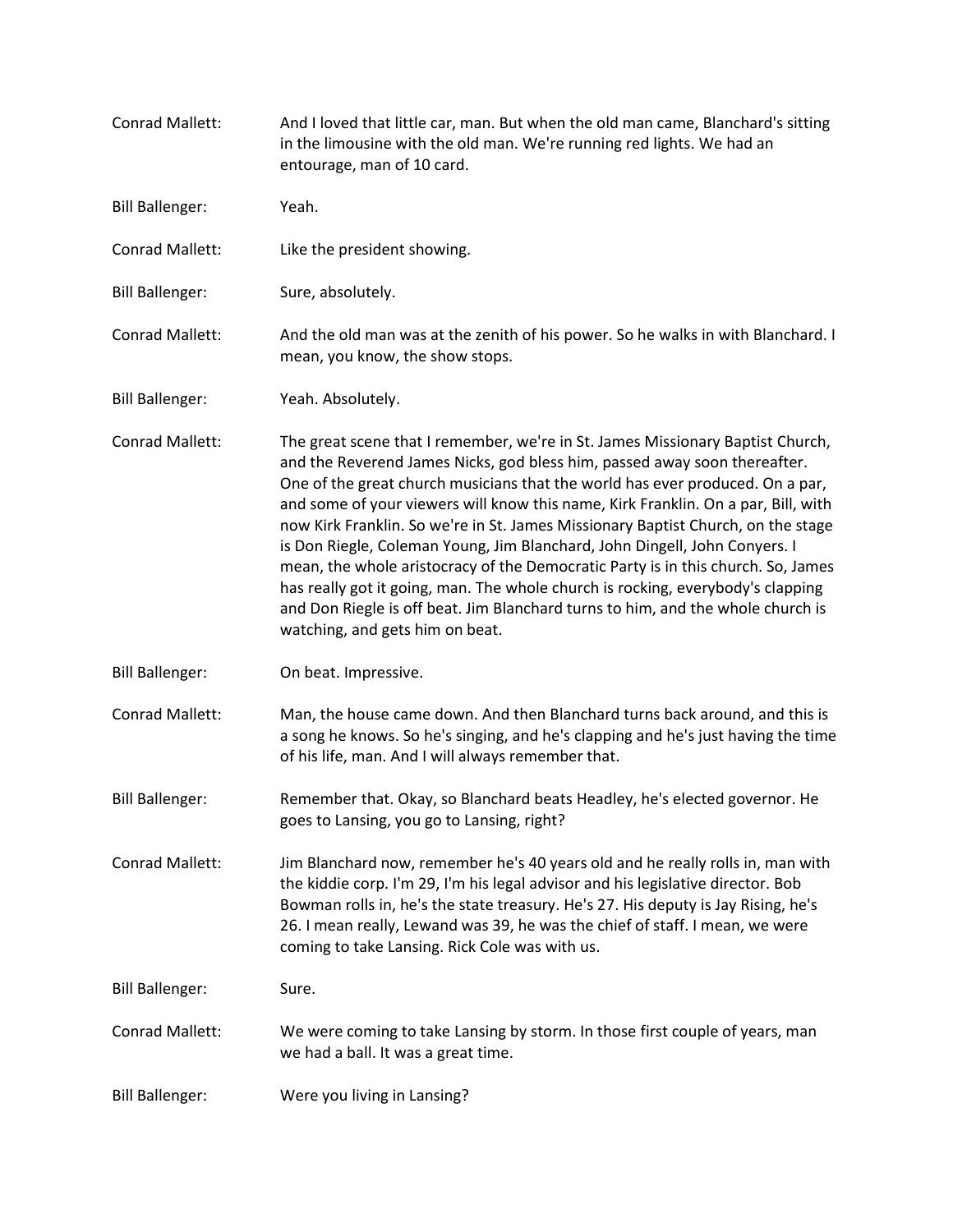| Conrad Mallett:        | Living in Lansing.                                                                                                                                                                                                                                                                                                                                                       |
|------------------------|--------------------------------------------------------------------------------------------------------------------------------------------------------------------------------------------------------------------------------------------------------------------------------------------------------------------------------------------------------------------------|
| <b>Bill Ballenger:</b> | Or did you commute?                                                                                                                                                                                                                                                                                                                                                      |
| <b>Conrad Mallett:</b> | No, I lived in Lansing.                                                                                                                                                                                                                                                                                                                                                  |
| <b>Bill Ballenger:</b> | So, you're up there for two years during the start of the Blanchard<br>administration.                                                                                                                                                                                                                                                                                   |
| Conrad Mallett:        | Right.                                                                                                                                                                                                                                                                                                                                                                   |
| <b>Bill Ballenger:</b> | So you didn't stay there indefinitely, though, did you?                                                                                                                                                                                                                                                                                                                  |
| Conrad Mallett:        | No.                                                                                                                                                                                                                                                                                                                                                                      |
| <b>Bill Ballenger:</b> | Your role is what? You were general counsel?                                                                                                                                                                                                                                                                                                                             |
| <b>Conrad Mallett:</b> | I was the head advisor.                                                                                                                                                                                                                                                                                                                                                  |
| <b>Bill Ballenger:</b> | Head of legislative affairs?                                                                                                                                                                                                                                                                                                                                             |
| Conrad Mallett:        | Exactly.                                                                                                                                                                                                                                                                                                                                                                 |
| <b>Bill Ballenger:</b> | Okay.                                                                                                                                                                                                                                                                                                                                                                    |
| Conrad Mallett:        | So, it was a great job. I always remember this. Frank Kelly came to see me and<br>Blanchard. And he always called me Connie. He said, "Connie, this legal affairs<br>person ain't much of a job." And Blanchard's the governor, man. He's sitting at<br>his desk, Kelly and I are sitting on the other hand, and Stan Steinborn,<br>remember Stan?                       |
| <b>Bill Ballenger:</b> | Oh, yes, absolutely.                                                                                                                                                                                                                                                                                                                                                     |
| Conrad Mallett:        | Love Stan. So, Stan's with him.                                                                                                                                                                                                                                                                                                                                          |
| <b>Bill Ballenger:</b> | Yeah.                                                                                                                                                                                                                                                                                                                                                                    |
| <b>Conrad Mallett:</b> | And so it's the four of us in here. He said, "It ain't much of a job. Really ain't<br>much of a job for you, because you know the governor's legal advisor is the<br>attorney general." And Romney had a legal advisor, but he and I came to an<br>agreement that the legal advisor to the governor would be sworn in as a special<br>assistant to the attorney general. |
| <b>Bill Ballenger:</b> | Oh, okay. All right.                                                                                                                                                                                                                                                                                                                                                     |
| Conrad Mallett:        | So he said, raise your right hand. And he swore me in as his special assistant.                                                                                                                                                                                                                                                                                          |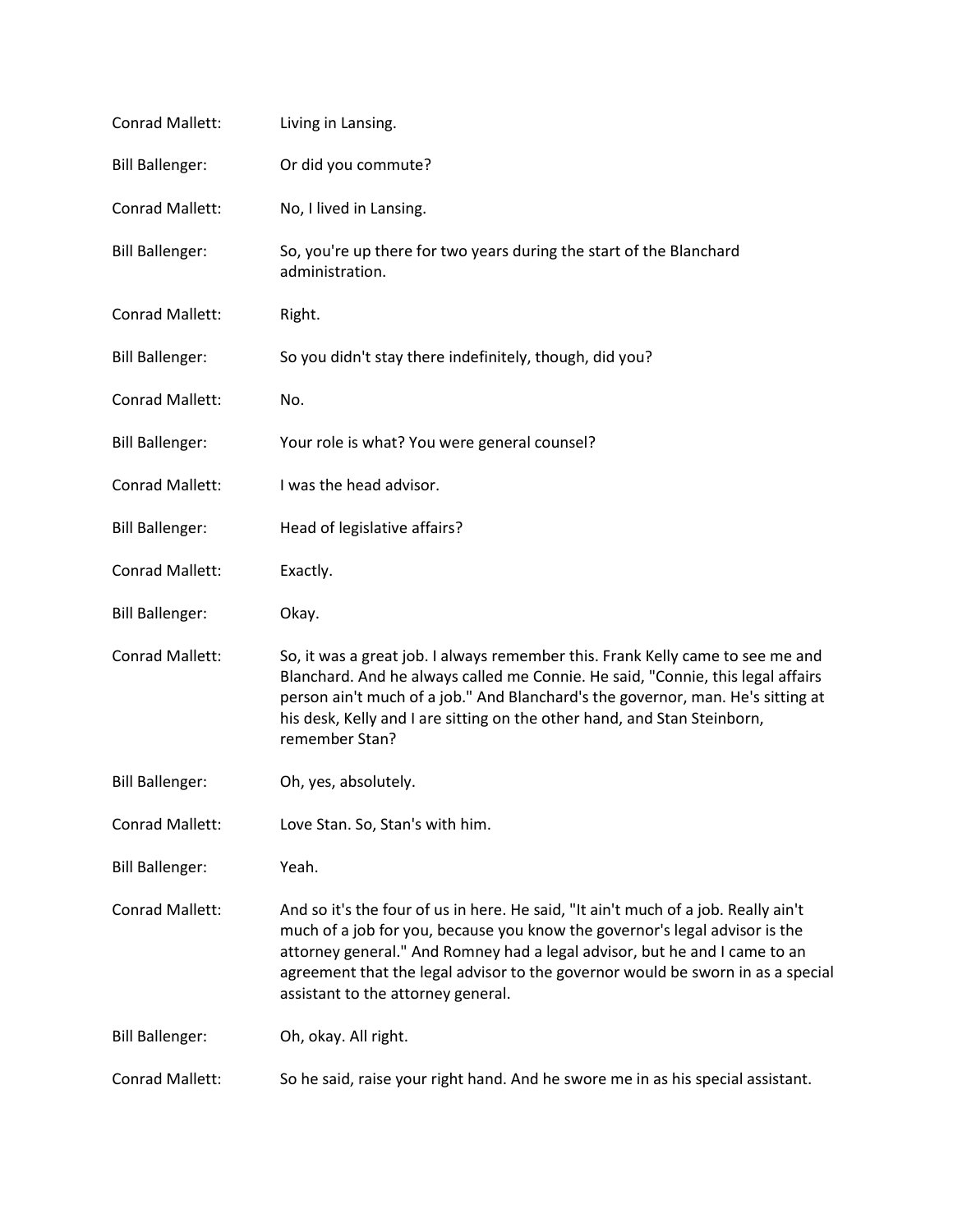| <b>Bill Ballenger:</b> | Oh, really?                                                                                                                                                                                                                                                                                                                                                                                                                                                                                                                                                                                                                                                                                                                                                                                                                                                                                                                                                                                                                                                                                                                                                                                                                                                                                      |
|------------------------|--------------------------------------------------------------------------------------------------------------------------------------------------------------------------------------------------------------------------------------------------------------------------------------------------------------------------------------------------------------------------------------------------------------------------------------------------------------------------------------------------------------------------------------------------------------------------------------------------------------------------------------------------------------------------------------------------------------------------------------------------------------------------------------------------------------------------------------------------------------------------------------------------------------------------------------------------------------------------------------------------------------------------------------------------------------------------------------------------------------------------------------------------------------------------------------------------------------------------------------------------------------------------------------------------|
| <b>Conrad Mallett:</b> | As an attorney general. Thus allowing me to remain the governor's legal advisor<br>with allowing Frank to, not maintain fiction, but to always say, "No, no, no. I'm<br>the governor's legal advisor. And one of my guys, Conrad Mallett, is in his<br>office." And what I did, actually though, was take that opportunity very<br>seriously. And I met with Stan three times a week. And we, Bill, went over<br>everything. Why not take advantage of one of the greatest lawyers the state of<br>Michigan ever produced? Why not give the governor the best legal advice that<br>he could get? So I began most of my sentences when it came to be giving James<br>Blanchard legal advice with, "I talked with Stanley, and we agreed." You say that<br>to any elected official, "I talked with Stanley and we agree." That's a very<br>powerful recommendation, that what you're about to say is the right thing to<br>do. "I talked with Stanley, and we don't think you should do X or Y." That's a<br>really firm no, don't do it that way. It was great. I mean, I took Frank at his word.<br>I was proud be one of the attorney general's special assistants, and my<br>relationship with Stanley Steinborn really, man, was one of the most important<br>relationships I had in my life. |
| <b>Bill Ballenger:</b> | Let me ask you one question, one of the first things that confronted you was a<br>terrible budget situation in 1983, and you were director of Legislative Affairs,<br>and as you know, in the spring of '83, there was the faithful vote on raising the<br>state income tax.                                                                                                                                                                                                                                                                                                                                                                                                                                                                                                                                                                                                                                                                                                                                                                                                                                                                                                                                                                                                                     |
| Conrad Mallett:        | Right.                                                                                                                                                                                                                                                                                                                                                                                                                                                                                                                                                                                                                                                                                                                                                                                                                                                                                                                                                                                                                                                                                                                                                                                                                                                                                           |
| <b>Bill Ballenger:</b> | Leading eventually to recalls of two democratic senators late in the year and<br>Republican takeover of the Senate, with a new majority leader named, I hate to<br>say it-                                                                                                                                                                                                                                                                                                                                                                                                                                                                                                                                                                                                                                                                                                                                                                                                                                                                                                                                                                                                                                                                                                                       |
| Conrad Mallett:        | John Engler.                                                                                                                                                                                                                                                                                                                                                                                                                                                                                                                                                                                                                                                                                                                                                                                                                                                                                                                                                                                                                                                                                                                                                                                                                                                                                     |
| <b>Bill Ballenger:</b> | John Engler. And guess what? The democrats have never regained control of the<br>State Senate. How do you look back at the decision, then, on raising the state<br>income tax, the recalls, and what happened?                                                                                                                                                                                                                                                                                                                                                                                                                                                                                                                                                                                                                                                                                                                                                                                                                                                                                                                                                                                                                                                                                   |
| Conrad Mallett:        | Two things. I think that if the governor was sitting here, he would agree with me<br>that we had no choice, one. Two, we also did not fully understand the necessity<br>to reform the government. And hindsight being 20/20, what we also should<br>have done was really examine how the state of Michigan was doing business,<br>and really take John Engler at his word that we were spending too much money<br>on things that were not adding value. The calculus was that everything that we<br>were doing was right. The governor was, having grown up in a single parent<br>home and been poor a large section of his life, was not interested, Bill, in getting<br>rid of general assistance. He was not interested in cutting people off. I think<br>were we to be confronted with it again, we would have sought humane ways to<br>modify the program. But nobody had that much insight into it then, and none of                                                                                                                                                                                                                                                                                                                                                                       |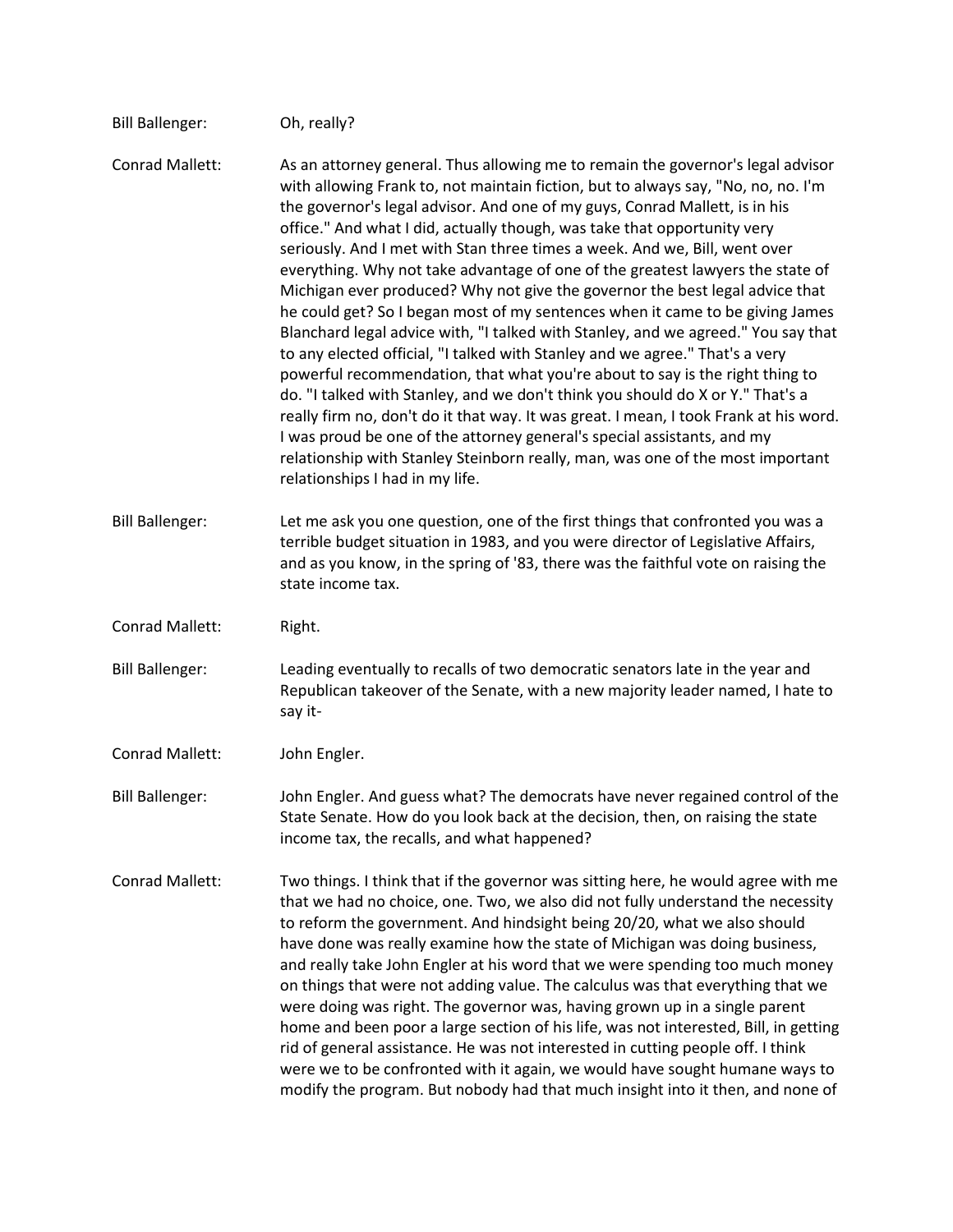us knew that the economy was as fragile as it was and never really would return to this boom time that we were used to.

- Conrad Mallett: And finally, I think that we anticipated the loss of Phil Marsten, who went on to become the superintendent of schools. Blanchard always held him in very, very high esteem. It was the hardest thing to do.
- Bill Ballenger: He was one of the two Democratic Senators.
- Conrad Mallett: He was one of the two.
- Bill Ballenger: Senators who were recalled.
- Conrad Mallett: Right.
- Bill Ballenger: And the loss of the Senate for the Democratic party.
- Conrad Mallett: Then complicated the rest of our lives, yes. There's no question about that.
- Bill Ballenger: It did. Did that help maybe facilitate your decision to leave at the end of 1984 and come back to Detroit?
- Conrad Mallett: No, and you will understand this analogy. When you're a member of one political family, you're always a member of that political family. Coleman Young called me and actually sent Malcolm Dade to see me and the governor to say, "Look, we've got a tough race coming in '85. We really need Conrad to come home and manage this, and we really need him to come home now and put everything that needs to be in place." So it was a directive, and I think that the governor and I were both sad, but there was no point in starting a war with Coleman Young over me saying, "Well, I'm not going to go." That would have injured the governor, that would've injured me, that would have strained the already fragile relationship that Blanchard had with Coleman Young. And I wasn't sad, Bill, to leave or sad to be going home. It was part of my responsibility as being a senior member of the team, and so there was another set of responsibilities that I had to carry out.

Bill Ballenger: Okay, so you came back and you help Coleman get reelected.

Conrad Mallett: Right.

Bill Ballenger: And then what?

Conrad Mallett: The campaign was over, the mayor had been reelected, the whole time for all of us had been a real strain. I mean, as much as people wanted to write him off, Bill, he ran a fairly decent campaign. The election outcome was never close, but remember he demanded a recall. It was just a lot of stuff with this guy, and really frayed everybody's nerves. And so, when it was over and if we got done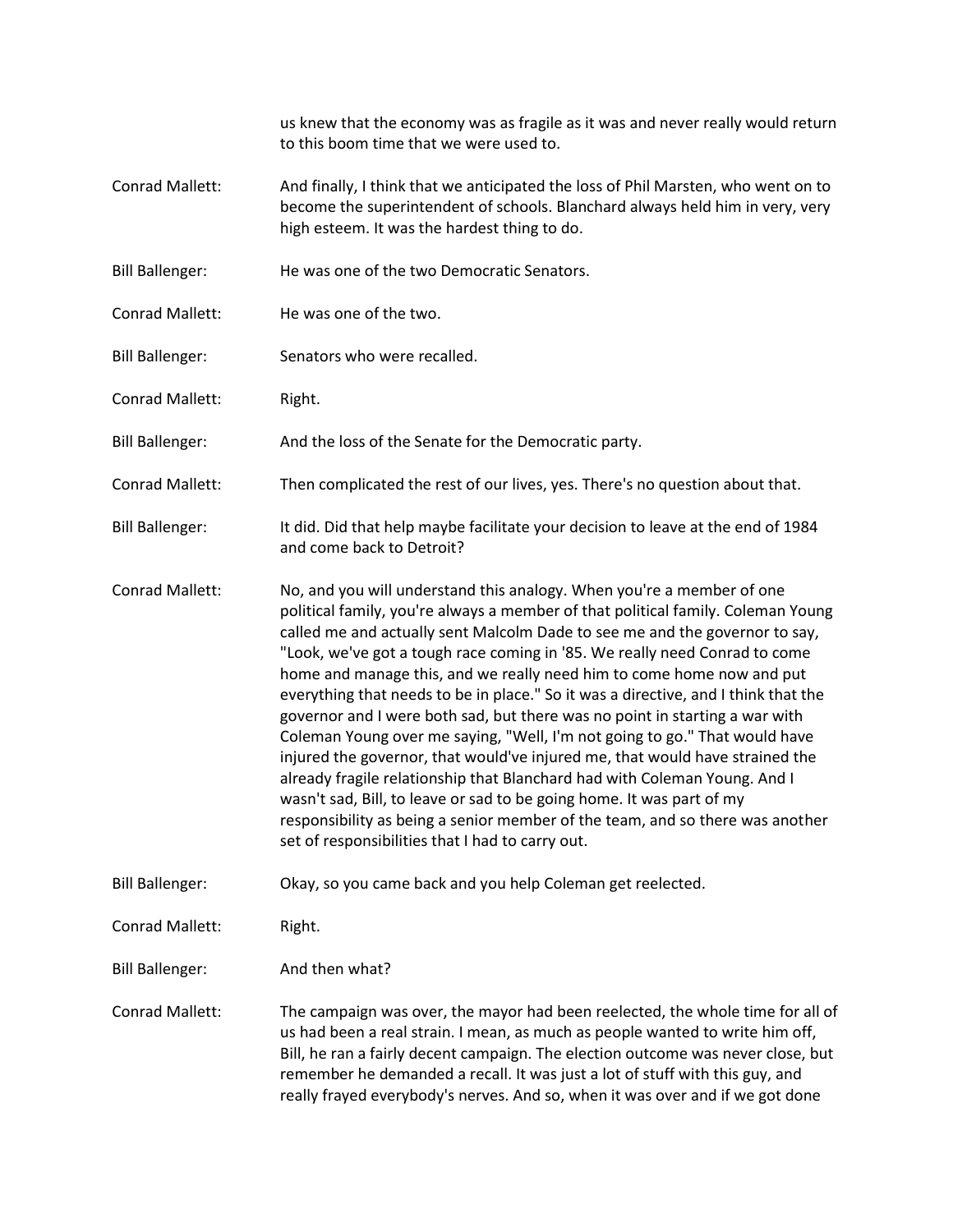with the campaign right around Christmas time, I was really looking around. I had kind of come and done for the mayor what the leadership of the city political machinery had asked me to do, which was be sure that the mayor got reelected. And I didn't think I had much of a contribution to make to the mayor anymore. And so, when I told him I was leaving, he was sad.

- Bill Ballenger: That you were leaving.
- Conrad Mallett: That I was leaving, he was sad to see me go, but only a little. He gave me a party at the house, he gave me a resolution and all of that. I had Conrad Mallard Jr. Day.
- Bill Ballenger: I think he probably really did miss you.
- Conrad Mallett: A perfectly appropriate send off.
- Bill Ballenger: He wanted to stay on your good side, I think. So you went into the private sector.
- Conrad Mallett: So I joined Tom Lewand at Jaffe Raite.
- Bill Ballenger: Okay.
- Conrad Mallett: And he had started a division at Jaffe Raite which had not done public finance law before, public finance department, which I joined. And we went in and we were doing really good work. We had obviously municipal clients who needed to work with the state of Michigan. Ed McNamara had just been elected, was it reelected or elected? I think it was reelected in '86, or elected in '86.
- Bill Ballenger: He was elected in '86.
- Conrad Mallett: Elected in '86.
- Bill Ballenger: Taking over for Bill Lucas.
- Conrad Mallett: That's right. Taking over for Bill Lucas. So, I then meet one of the great friends that I developed over the course of time, Mike Duggan. Mike Duggan hires me and Lewand to work with him, both on the public financing associated with getting Wayne County out of debt and to help manage both the governor's office and the legislative response to Ed McNamara's request that we raise parking fees and hotel fees in order to help Wayne County get out of its then massive \$400 million budget. So we do that, do it successfully, kind of starts me and Lewand off in a really, really positive note. Wayne County stays a good client of the firm. Ed McNamara, Mike Duggan stay really good personal friends of ours. And we're floating along, and floating in that we're doing the job of lawyers, it's not overly exciting, but we're both building a small amount of our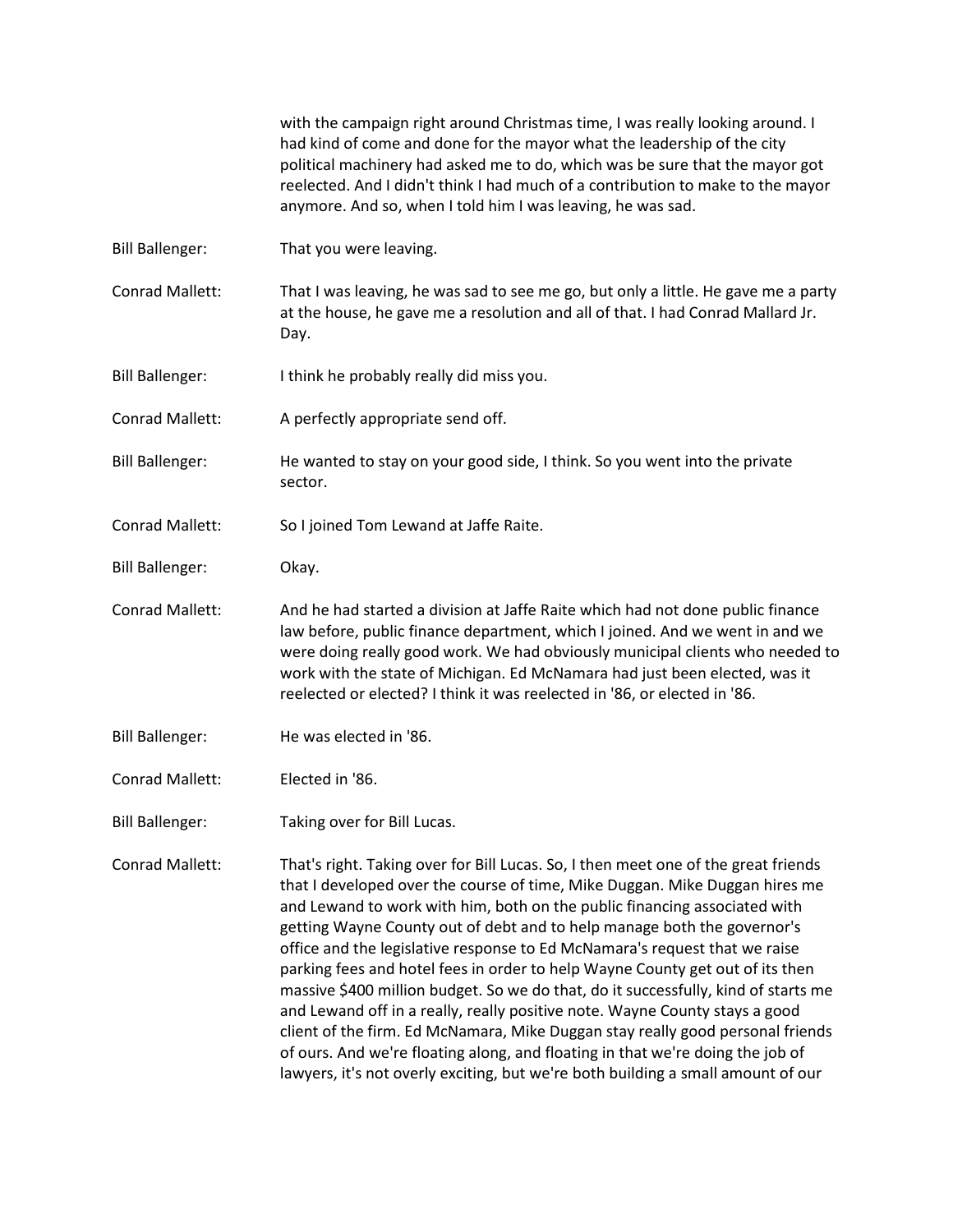personal net worth. My family was very young then, so you know, we're working hard following the American dream. Things are going fine. Conrad Mallett: Government comes up for election in '89, right? '90. Bill Ballenger: '90. Conrad Mallett: We all get the feeling that this is going to be tougher than anybody had anticipated. The governor had gone through some personal changes in his life. The Martha Griffith thing had not been handled well at all. Bill Ballenger: She was Lieutenant Governor. Conrad Mallett: She was Lieutenant Governor. We had anticipated that Mrs. G. Was simply going to step down and we were going to give her a huge part in a wonderful send off. And, Mr. G determined that no, Martha should stay as long as Blanchard. Bill Ballenger: Hicks Griffith. Conrad Mallett: Hicks Griffith. Bill Ballenger: One time chairman of the Michigan Democratic party. Conrad Mallett: A very, very, very ferocious important thinker and a really great man. But, the truth of the matter is we had a plan. Our plan was to change the face of the governor by introducing as his lieutenant governor Bob Bowman. That was going to be our big shift toward youth, toward vigor, toward new ideas. When that didn't happen, we stumbled. We stumbled pretty badly, and then the republicans, through some operatives of theirs based in Detroit, were able to convince the mayor to kind of sit on his hands. Not a lot. But the mayor didn't bring the kind of enthusiasm to Blanchard's reelection as we needed. We ended up, as you know, losing that election by 17,000 votes. Less than one vote for precinct, and clearly, all of that turnout could've come from the city of Detroit. I don't blame the mayor completely, it was a poorly run campaign. I won't name the names of the people, because they're still stumbling here trying to do political work now. They ain't good at it now, they weren't good at it then. And we were very, very, very profoundly disappointed. Conrad Mallett: On the Supreme Court then, was Justice Dennis W. Archer Sr. Having witnessed the confusion that occurred when Blair Moody-Bill Ballenger: Blair Moody, back in '76, yeah. Conrad Mallett: So, Dennis then, when Blanchard lost, immediately resigned from the court so that Blanchard would have a clear window within which to make the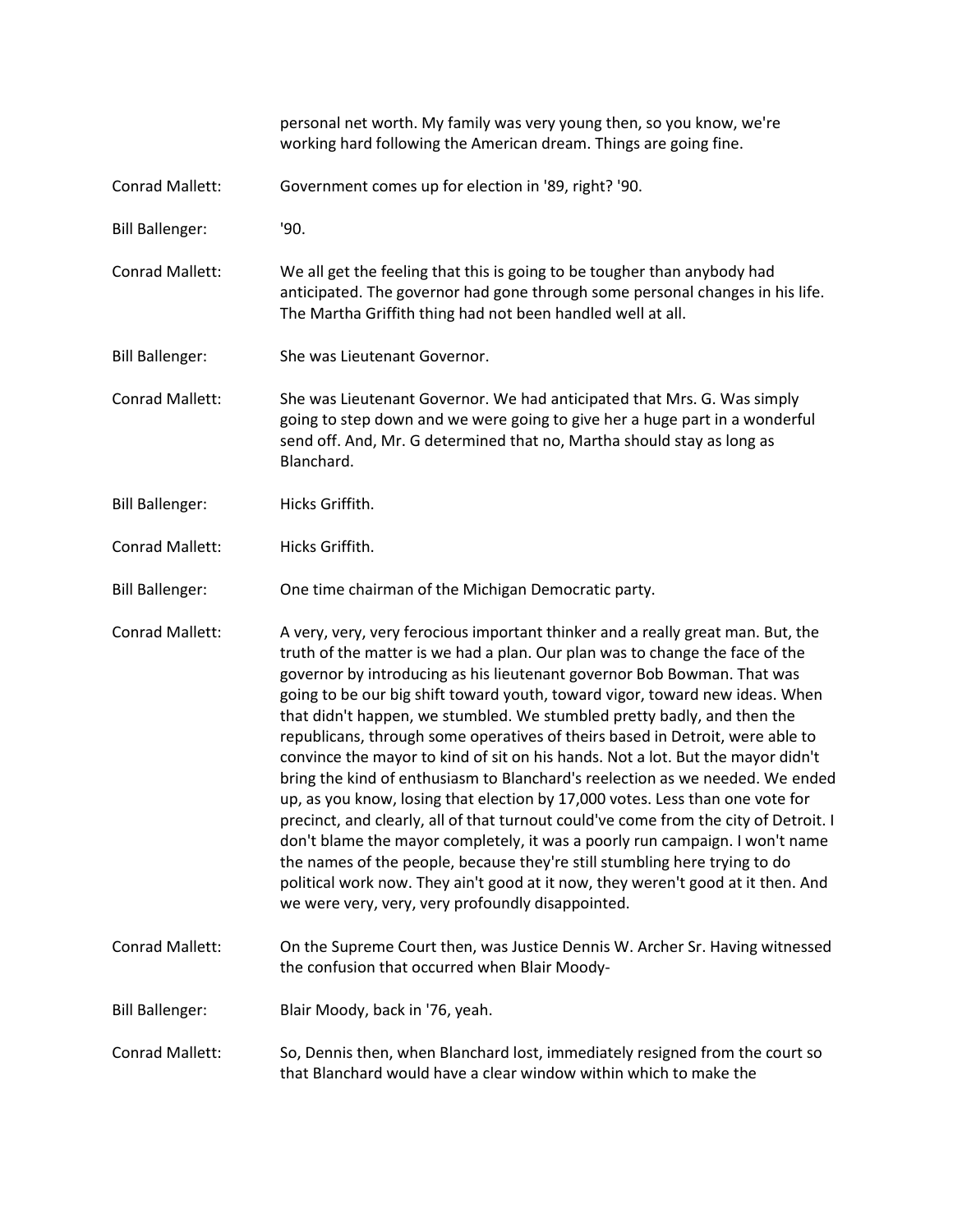appointment when he was absolutely unequivocally still the governor. So man, there was furious jockeying, and I remember a phone call from my father.

- Bill Ballenger: This is in November of 1990. Right after the election.
- Conrad Mallett: Right after the election. Dennis resigned and-
- Bill Ballenger: Because he's getting ready to run for mayor of Detroit.
- Conrad Mallett: Getting ready to run for mayor, and he wanted to be sure that Blanchard, as the governor had an unquestionability to point his replacement.
- Bill Ballenger: Right.
- Conrad Mallett: So he exits. There's a vacancy. The jockeying begins.
- Bill Ballenger: Who are some of the other people being considered do you think at that time?
- Conrad Mallett: Most directly being considered, remember there was a list of names that were appointed. I was on it. Brilliant jurist by the name of Cynthia Stevens was on it. Adam Shakoor, who was then, I think, the Deputy Mayor for the city of Detroit but had been the chief judge.
- Bill Ballenger: A judge.
- Conrad Mallett: A chief judge of the 36 District Court was on it. And Ernie Lofton who was the Regional Director 1A for the UAW, very powerful, and Coleman Young were supporting Adam Shakoor. My name was on the published list, and my father said, "You know what? It's a great thing." And I agree, that was a great thing to be mentioned as a possible candidate for the court. And Bill, I swear on a stack of Bibles, I thought nothing more about it. It's good to have my name on the list, thank you Governor for thinking about me. I was moving on. I mean, not moving on. I wasn't pay any attention. Christmas was coming and I had things to do.
- Bill Ballenger: You had other things to do.
- Conrad Mallett: I wasn't paying any attention.
- Bill Ballenger: You were practicing law. Everything was going well.
- Conrad Mallett: And the governor I know now, and did not know then, was furious with everyone. He thought that the people who were closest to him institutionally could have done more. The UAW could have done more.
- Bill Ballenger: In his reelection campaign.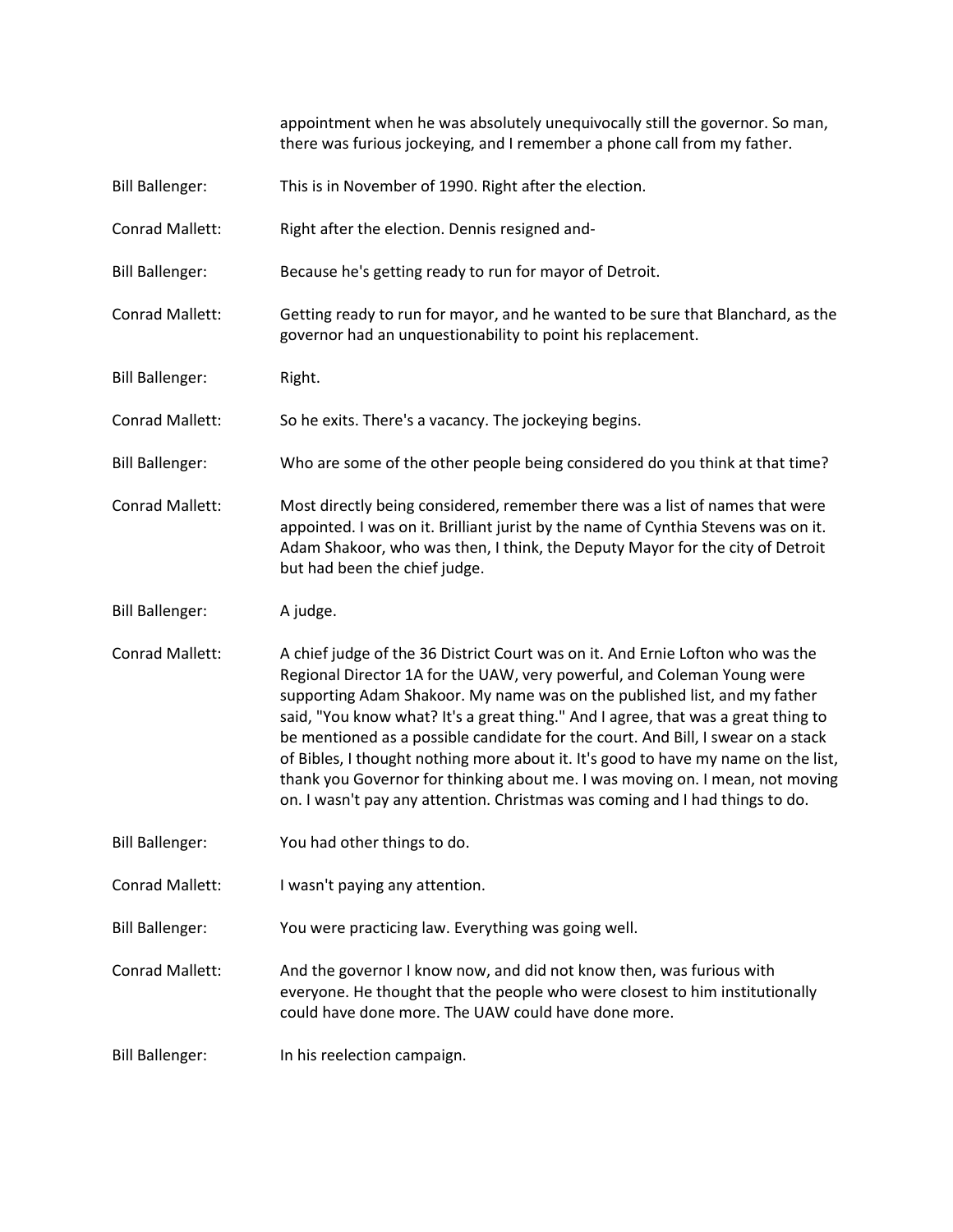- Conrad Mallett: In his reelection. The UAW could have done more, the mayor of Detroit could have done more. And whether he was right or not, he was feeling like people that he had helped, people that he had protected, people that he had supported had not given him the support that he deserved. So there was a gap that existed between now the people who were supporting Adam, and what the governor himself was interested in doing. As both Ron Thayer and Tom Lewand tell the story, they were sitting with the governor, the governor was saying, "Man, oh man, I really am betwixt and in between. Adam is perfectly a good choice. He's qualified, good guy. I know him. I like him, but I don't want to do it." And Ron Thayer and Lewand say to him, "Well, what do you want to do?" He said, "What I really want to do is appoint Conrad." And Lewand says, "Well, you know what? You ought to do what you want to do." And Thayer says, "I've been saying that to you all day long, you ought to do what you want to do."
- Conrad Mallett: And the next thing I know, completely out of the blue, I get a phone call from the governor that says, "I'm going to appoint you to the court."
- Bill Ballenger: Where were you at that time?

Conrad Mallett: I was at home. I was living in West Bloomfield, got the phone call. I'm sure it was a weekend, I can't remember, Bill, if it was a Saturday night or Sunday night. Whatever it was, we both knew that the story could not be held. So we went to Stephen Cooper's court, I think, that following Tuesday. So it had to be a Sunday. Following Tuesday for the announcement at 10 o'clock. And we made the announcement, the governor then gathered up his family, went to Washington, kind of halfway done at that point, kept his address at Michigan but gathered up his team and he left to Washington and everybody associated with the Blanchard campaign kind of flew to the four winds. And, I'm standing there now as a member of the Michigan Supreme Court. And both my father and Jim Blanchard say to me, "These two years on the court will be great for you. It will solidify your career, it'll be a great thing."

Bill Ballenger: Why two years?

Conrad Mallett: Because neither one of them thought I could get elected.

Bill Ballenger: And you had to run for election to fill out the unexpired portion of the term of Archer.

Conrad Mallett: Right.

- Bill Ballenger: In 1992. And they thought you weren't gonna be able to be elected in your own right. Well, let me ask you this, why did they have that kind of reaction? What was the reaction in your mind to your being appointed by Blanchard to the court at that point?
- Conrad Mallett: Unanimously negative. Every newspaper in the state.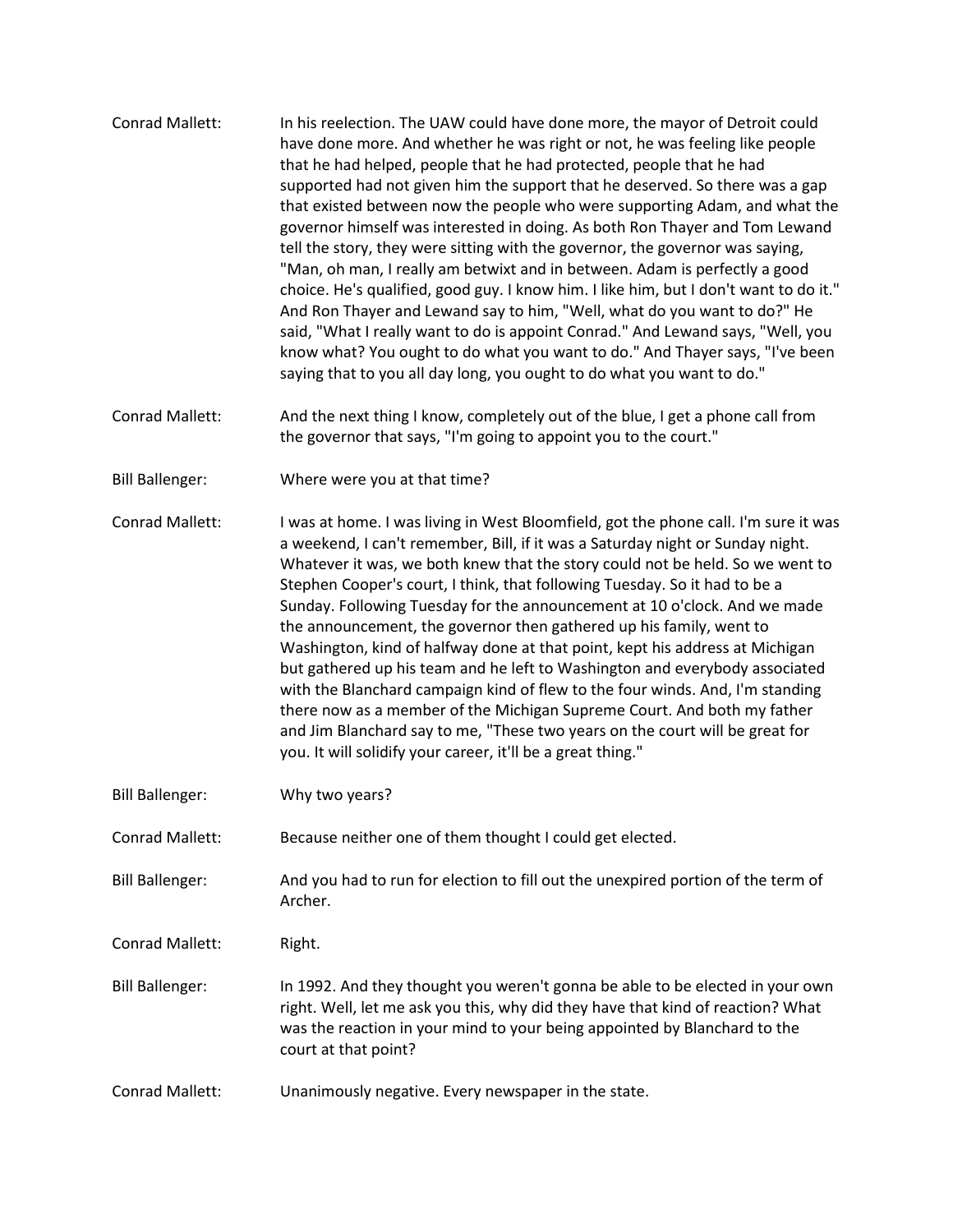| <b>Bill Ballenger:</b> | On what grounds?                                                                                                                                                                                                                                                                                                                                                                                                                                                                                                                                                 |
|------------------------|------------------------------------------------------------------------------------------------------------------------------------------------------------------------------------------------------------------------------------------------------------------------------------------------------------------------------------------------------------------------------------------------------------------------------------------------------------------------------------------------------------------------------------------------------------------|
| Conrad Mallett:        | That I had never been a trial court lawyer, that I had never been a judge, that I<br>was too young, all true. The Detroit News called me 'Blanchard's Revenge.'                                                                                                                                                                                                                                                                                                                                                                                                  |
| <b>Bill Ballenger:</b> | Well, what did that do to you personally?                                                                                                                                                                                                                                                                                                                                                                                                                                                                                                                        |
| Conrad Mallett:        | You know what? It was a great and profound moment, because when I was on<br>the phone with Rick Wiener, and Rick called me up and said, "Listen, I see all<br>these editorials." He said, "But remember this, next week they'll be on to<br>something else."                                                                                                                                                                                                                                                                                                     |
| <b>Bill Ballenger:</b> | Sage advice.                                                                                                                                                                                                                                                                                                                                                                                                                                                                                                                                                     |
| Conrad Mallett:        | And he said, "So, I'm not saying forget about it. I'm saying, understand that<br>they'll be on to something else. You'll be fine." So, the next week, New Year's<br>Eve, they were onto something else. And then the thing that I don't think that<br>either the governor or my father really appreciated was, was that although I had<br>never been elected, I knew what I was doing. My swearing in ceremony was at<br>the DIA. I had Carl Marlinga, Stan Steinborn, Frank Kelley, Damon Key, Coleman<br>Young, the prosecutor from Genesee County, Bob Weiss. |
| <b>Bill Ballenger:</b> | Yup.                                                                                                                                                                                                                                                                                                                                                                                                                                                                                                                                                             |
| Conrad Mallett:        | I had the president of the State Bar, my cousin Leslie was the president of the<br>Wolverine bar. I had Wendy Baxter who was the chief judge of the recorder's<br>division of the Wayne County Circuit Court. These people were all on the stage,<br>and there were 1100 people at the swearing in ceremony. And Hugh<br>McDiarmid, who was your good friend, and a political writer, a columnist for the<br>Free Press, came and wrote about it and said, "Don't count this kid out."                                                                           |
| <b>Conrad Mallett:</b> | There's 1,100 people there on a day when it was a terrific ice storm and people<br>really had to labor to get there. He said, "1,100 people, there was standing room<br>only. All of these people were there." He said, "You know what? I'm not a fan or<br>supporter. All I'm telling you is is don't count this kid out." And that was his<br>column.                                                                                                                                                                                                          |
| <b>Conrad Mallett:</b> | And that was the start. And from that point, from the swearing in ceremony<br>until the date of the election, I averaged one campaign appearance a day.                                                                                                                                                                                                                                                                                                                                                                                                          |
| <b>Bill Ballenger:</b> | Somewhere in the state.                                                                                                                                                                                                                                                                                                                                                                                                                                                                                                                                          |
| Conrad Mallett:        | Somewhere in the state. The next month, in February, I flew to the Upper<br>Peninsula. I was there for a week. And, as you know, you only get credit for<br>going to the Upper Peninsula in the winter. They don't care if you come in the<br>summer. That's when everybody comes. You got to come when there's 23                                                                                                                                                                                                                                               |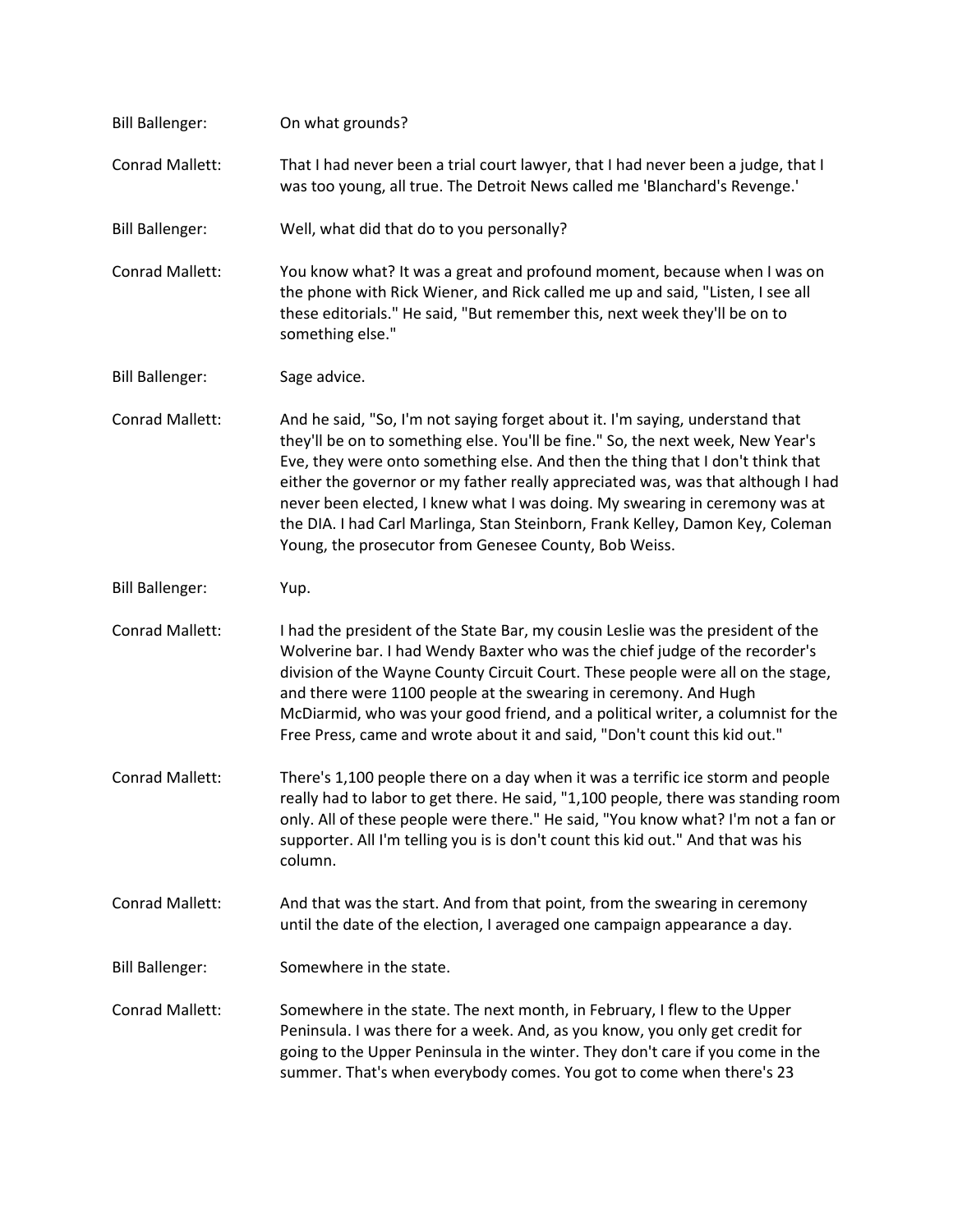|                        | inches of snow on the ground and the high that day is 10 below. Then they will<br>say, "We're glad to see you."                                                                                                                                                                                                                                                |
|------------------------|----------------------------------------------------------------------------------------------------------------------------------------------------------------------------------------------------------------------------------------------------------------------------------------------------------------------------------------------------------------|
| <b>Conrad Mallett:</b> | So I went to Northern Michigan and did two days of a teach-in kind of thing as a<br>guest lecturer, because, you know, I was notorious. I was this brand new, 37-<br>year-old member of the Michigan Supreme Court, and people wanted to see,<br>you know, "Does he speak in complete sentences?"                                                              |
| Conrad Mallett:        | And so I had a ball, and I campaigned. On my desk, which we'd cleared for this<br>interview, is a picture of me and my then three-year-old at a campaign event.<br>She's got on a pair of sunglasses, and I'm lecturing away, campaigning my brains<br>out. And that's what I did. It was a family job. That's what we did for<br>entertainment for two years. |
| Conrad Mallett:        | Okay, You're a member of the court.                                                                                                                                                                                                                                                                                                                            |
| Conrad Mallett:        | Yes.                                                                                                                                                                                                                                                                                                                                                           |
| <b>Bill Ballenger:</b> | You walk in there, and you've got titans surrounding you.                                                                                                                                                                                                                                                                                                      |
| <b>Conrad Mallett:</b> | Yes, no question, no question.                                                                                                                                                                                                                                                                                                                                 |
| <b>Bill Ballenger:</b> | You've got Charles Levin. You've got Bob Griffin, Jim Brickley.                                                                                                                                                                                                                                                                                                |
| Conrad Mallett:        | Patty Boyle.                                                                                                                                                                                                                                                                                                                                                   |
| <b>Bill Ballenger:</b> | Dorothy Comstock Riley, Patricia Boyle.                                                                                                                                                                                                                                                                                                                        |
| Conrad Mallett:        | Mike Cavanagh.                                                                                                                                                                                                                                                                                                                                                 |
| <b>Bill Ballenger:</b> | Mike Cavanagh. Those were your colleagues.                                                                                                                                                                                                                                                                                                                     |
| Conrad Mallett:        | Those were my colleagues.                                                                                                                                                                                                                                                                                                                                      |
| <b>Bill Ballenger:</b> | How did they treat you?                                                                                                                                                                                                                                                                                                                                        |
| Conrad Mallett:        | Dorothy Riley, next to my mother, is probably the most important woman in my<br>life. Dorothy, when I got appointed, said, "I've only met Conrad once, but he<br>certainly seemed to me to be a nice young man." And so she gave me as much<br>of a positive endorsement as she could.                                                                         |
| Conrad Mallett:        | She was always gentle. She was always graceful, and she was always supportive.<br>My office in the Detroit office that we had was next to hers, and I would sit with<br>Dorothy two or three hours a week, you know, half an hour here, 45 minutes<br>there, every day.                                                                                        |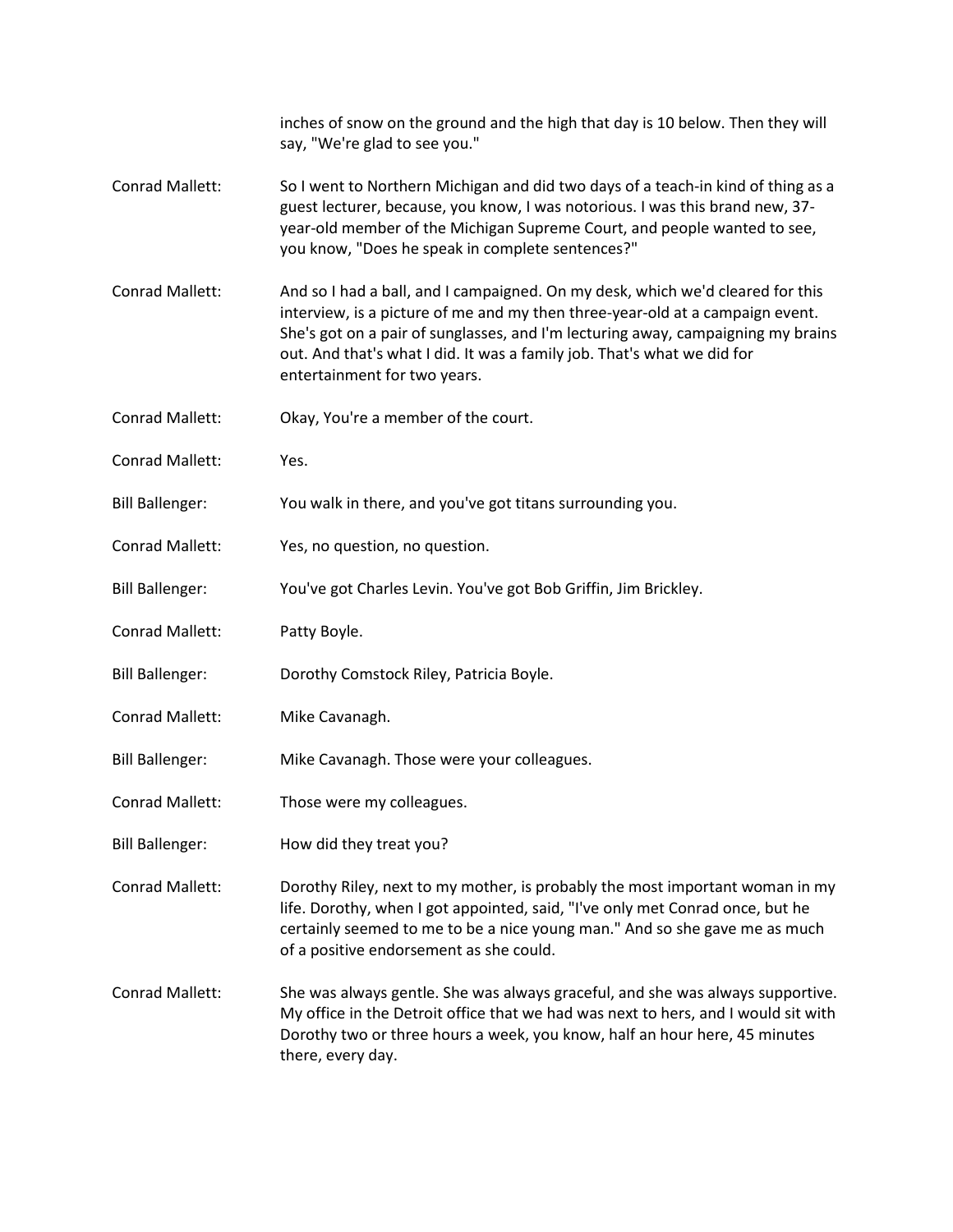- Conrad Mallett: She was just a really, really, really important member. Senator Griffin, a very senior member of the court, long career in the Senate. When I walked in, he said, "Listen, you'll be all right. Never forget, your primary responsibility, your sole responsibility, is to protect the institution of the court in the things you write and in the way you behave. You never forget that, you'll be fine."
- Conrad Mallett: Brickley, who had his own complicated career, was just, you know, "I'm glad you're here. This'll be a lot of fun."
- Conrad Mallett: Cavanagh knew my father when my father was going to get Mike out of trouble that he had gotten himself into when his older brother, Jerry, was the mayor. So Cavanagh said, "Listen, whatever I can do, you let me know. I owe your father a tremendous debt that I've never been able to pay, and so I'm going to do everything I can to take care of you."
- Conrad Mallett: Chuck Levin thought I was hysterical.
- Bill Ballenger: In what way?
- Conrad Mallett: In that I was just so junior but so opinionated. And Boyle was interested in the fact that 90% of the time, with criminal law matters, I agree with her and not Chuck. And the other thing that I recognize, in addition to having to do with the campaign work, the other constituency group that I had to satisfy was, as you anticipated, the members of the court.
- Conrad Mallett: So, unfailingly, I was prepared. Without question, I had read everything. Without a doubt, I had written my own facts statements. Oliver Wendell Holmes said, "I don't write the opinion. I write the facts. The facts dictate the result. I write the facts, I hand the facts to my law clerks. They come back with the result based on my interpretation of the facts."
- Conrad Mallett: That's what I did. I wrote up the facts. The law clerks would come back. We would go over the analysis, and I really, really, really, like Patty Boyle and Chuck Levin, could take a lot of pride in the fact that most instances, more than 50% of the opinion that got produced, was my own.
- Conrad Mallett: Chuck and Patty were more like 75%. But my direct, personal contribution to the work that got published in a very large instance was my own. So the intellectual integrity associated with my work product, the people on the court understood and appreciated.
- Conrad Mallett: So, I mean, they saw me as a good colleague. They saw me as a responsible colleague. They saw me as a prepared colleague.
- Bill Ballenger: And you felt welcomed.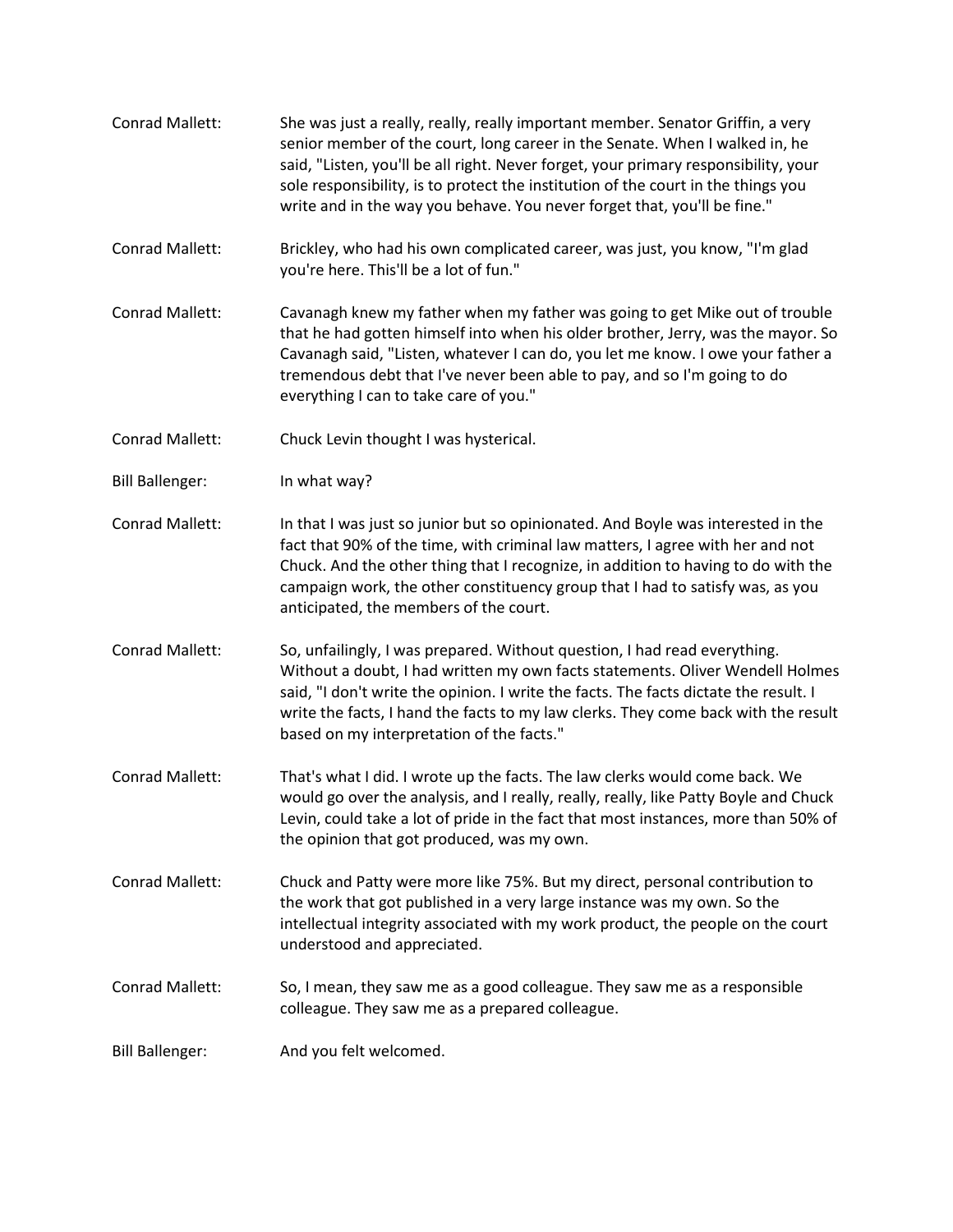| Conrad Mallett:        | And I felt very welcomed, very welcomed. And, you know, I was always a little<br>bit of a disappointment to Chuck Levin because I had shaded to what he called<br>the right with Patty Boyle. But, man, think about this. You had two of the<br>smartest lawyers that the world has ever produced, Patty Boyle and Chuck<br>Levin, arguing over issues associated with a criminal procedure, a knock-down,<br>drag out over Miranda, and what did it mean?                                                      |
|------------------------|-----------------------------------------------------------------------------------------------------------------------------------------------------------------------------------------------------------------------------------------------------------------------------------------------------------------------------------------------------------------------------------------------------------------------------------------------------------------------------------------------------------------|
| Conrad Mallett:        | And if the police know that a lawyer is in the waiting room, and while the<br>defendant hasn't asked for him, the mother has sent the lawyer there. And the<br>police know the lawyer is there. But they let the kid go on and waive his rights.                                                                                                                                                                                                                                                                |
| Conrad Mallett:        | Patty said, "What are you talking about? It was free and clear. He did it on his<br>own." And Chuck said, "What are you talking about? The police knew that the<br>lawyer was standing in the hallway. If they had said to the kid, 'The lawyer that<br>your mother hired is here. Now do you want to waive your rights?' He'd have<br>said no."                                                                                                                                                                |
| <b>Conrad Mallett:</b> | So, I mean, that's actually a closer call than you think. In that instance, I agreed<br>with Chuck. And Patty wrote a profound opinion, which went the other way.<br>They said it doesn't make any difference. No one tore his fingernails out. No one<br>caused this young man to do anything other than freely waive his rights. Who<br>cares what he knew or didn't know? That's not the standard. The standard is,<br>was on his own volition did he waive his rights with no prompting from the<br>police? |
| Conrad Mallett:        | The police withheld information. They do that all the time. Cut it out. So on the<br>court itself, I mean, so you think about this. It's like a ping pong. We're both<br>doing this. Everybody's moving their head from side to side, waiting for Chuck,<br>waiting for Patty, waiting for Chuck, waiting for Patty.                                                                                                                                                                                            |
| <b>Bill Ballenger:</b> | Well, what were some of the other big cases that you can remember?                                                                                                                                                                                                                                                                                                                                                                                                                                              |
| <b>Conrad Mallett:</b> | You know, I mean, a huge case, Budzyn and Nevers.                                                                                                                                                                                                                                                                                                                                                                                                                                                               |
| <b>Bill Ballenger:</b> | Starsky and Hutch.                                                                                                                                                                                                                                                                                                                                                                                                                                                                                              |
| <b>Conrad Mallett:</b> | Starsky and Hutch.                                                                                                                                                                                                                                                                                                                                                                                                                                                                                              |
| <b>Bill Ballenger:</b> | Malice Green.                                                                                                                                                                                                                                                                                                                                                                                                                                                                                                   |
| Conrad Mallett:        | Malice Green.                                                                                                                                                                                                                                                                                                                                                                                                                                                                                                   |
| <b>Bill Ballenger:</b> | That's all that. And tell us a little about that.                                                                                                                                                                                                                                                                                                                                                                                                                                                               |
| Conrad Mallett:        | Well, you know, Malice Green was the young man who had in his hand a bolus<br>of cocaine. And Officer Nevers and Officer Budzyn were Detroit policemen who<br>believed that if they could open up his hand, they would have evidence                                                                                                                                                                                                                                                                            |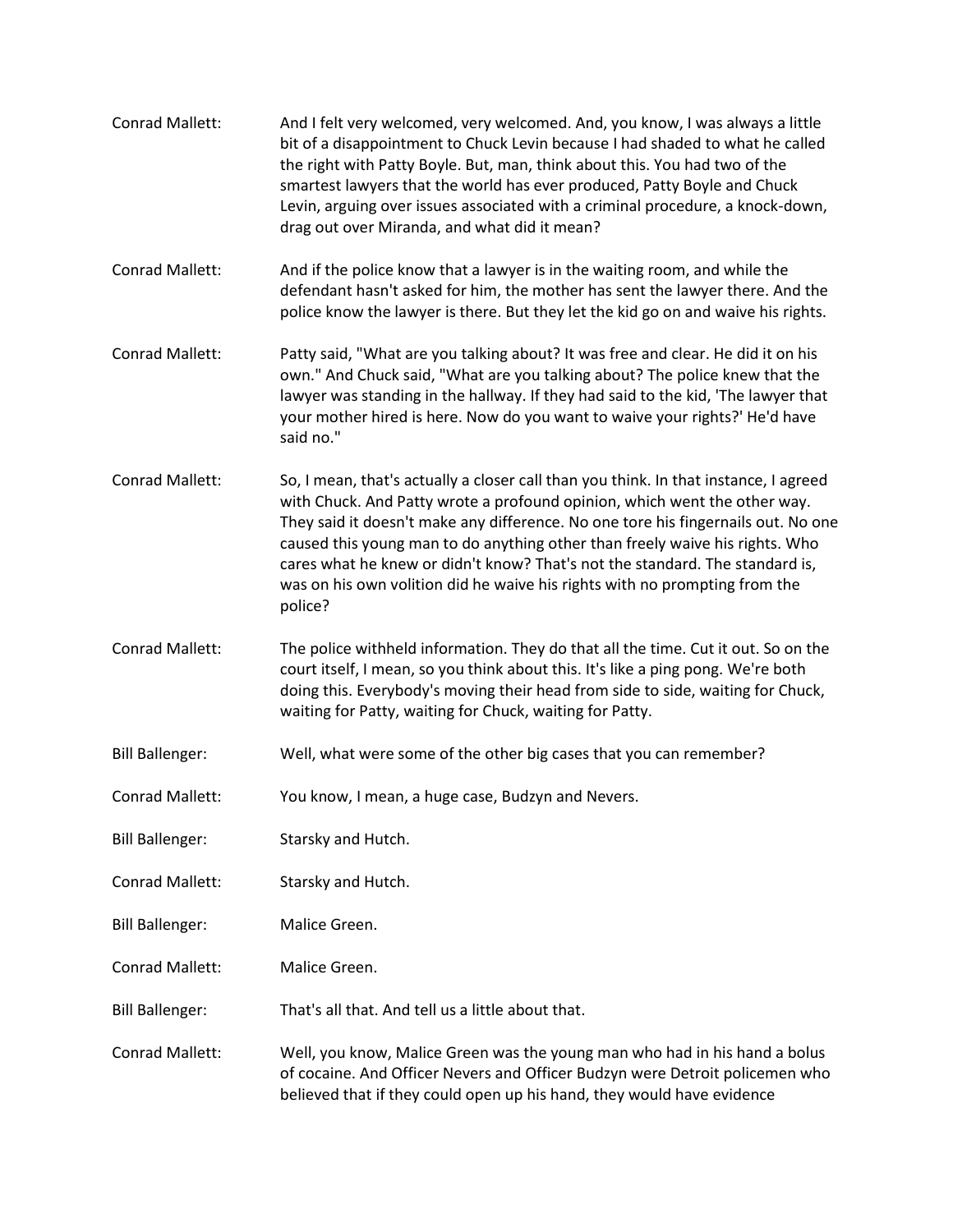|                        | associated with the fact that he had committed a felony, because he had in his<br>hand a large, not large, but he had enough cocaine in his hand that would have<br>caused him to be at least indicted for possession of a felony amount of cocaine.                                                                                                    |
|------------------------|---------------------------------------------------------------------------------------------------------------------------------------------------------------------------------------------------------------------------------------------------------------------------------------------------------------------------------------------------------|
| Conrad Mallett:        | So in the process of trying to open his hand, he was killed. And so the question<br>is, is during the course of their trial, for whatever crazy reason, the bailiff goes<br>out. They're on break, and he gets the jurors a movie. What's the movie that he<br>gets them? Malcolm X, starring Denzel Washington, produced and directed by<br>Spike Lee. |
| <b>Conrad Mallett:</b> | Six of the members of the court all say that the fact that this was a movie about<br>a very important, but also very radical, member of the African American civil<br>rights community, could have had the potential to politically inflame the jury.<br>And, thus, their initial decision to find them guilty of second degree murder.                 |
| <b>Bill Ballenger:</b> | This was the jury.                                                                                                                                                                                                                                                                                                                                      |
| Conrad Mallett:        | This is the jury, was unfairly influenced by the fact that they had watched that<br>movie. And I disagreed. And it was six to one.                                                                                                                                                                                                                      |
| <b>Bill Ballenger:</b> | This is on appeal. This is the Supreme Court.                                                                                                                                                                                                                                                                                                           |
| Conrad Mallett:        | It's on appeal on Michigan Supreme Court. So it was on appeal. I can't<br>remember. My supposition is it's very, very likely that the Court of Appeals<br>overturned their conviction. It came to the Supreme Court. We heard it because<br>it was a very important case. And the court, six to one, in fact, ordered a new<br>trial.                   |
| Conrad Mallett:        | My own view was that, frankly, I didn't think the movie was important enough.                                                                                                                                                                                                                                                                           |
| <b>Bill Ballenger:</b> | Let's make it clear, Nevers and Budzyn were convicted by the jury in the original<br>trial.                                                                                                                                                                                                                                                             |
| Conrad Mallett:        | That's right.                                                                                                                                                                                                                                                                                                                                           |
| <b>Bill Ballenger:</b> | And so the Supreme Court's basically overturning this and saying there ought to<br>be a new trial. You were the lone dissenter.                                                                                                                                                                                                                         |
| <b>Conrad Mallett:</b> | That's right.                                                                                                                                                                                                                                                                                                                                           |
| <b>Bill Ballenger:</b> | Okay.                                                                                                                                                                                                                                                                                                                                                   |
| Conrad Mallett:        | That's right. And my own view was was that, frankly, the movie was not strong<br>enough. And I remember my clerks, because I wrote a really harsh critique of<br>the movie, my clerk said, "You can't put that in there." It's not enough of a basis<br>to say you don't want to have a new trial because the movie was terrible.                       |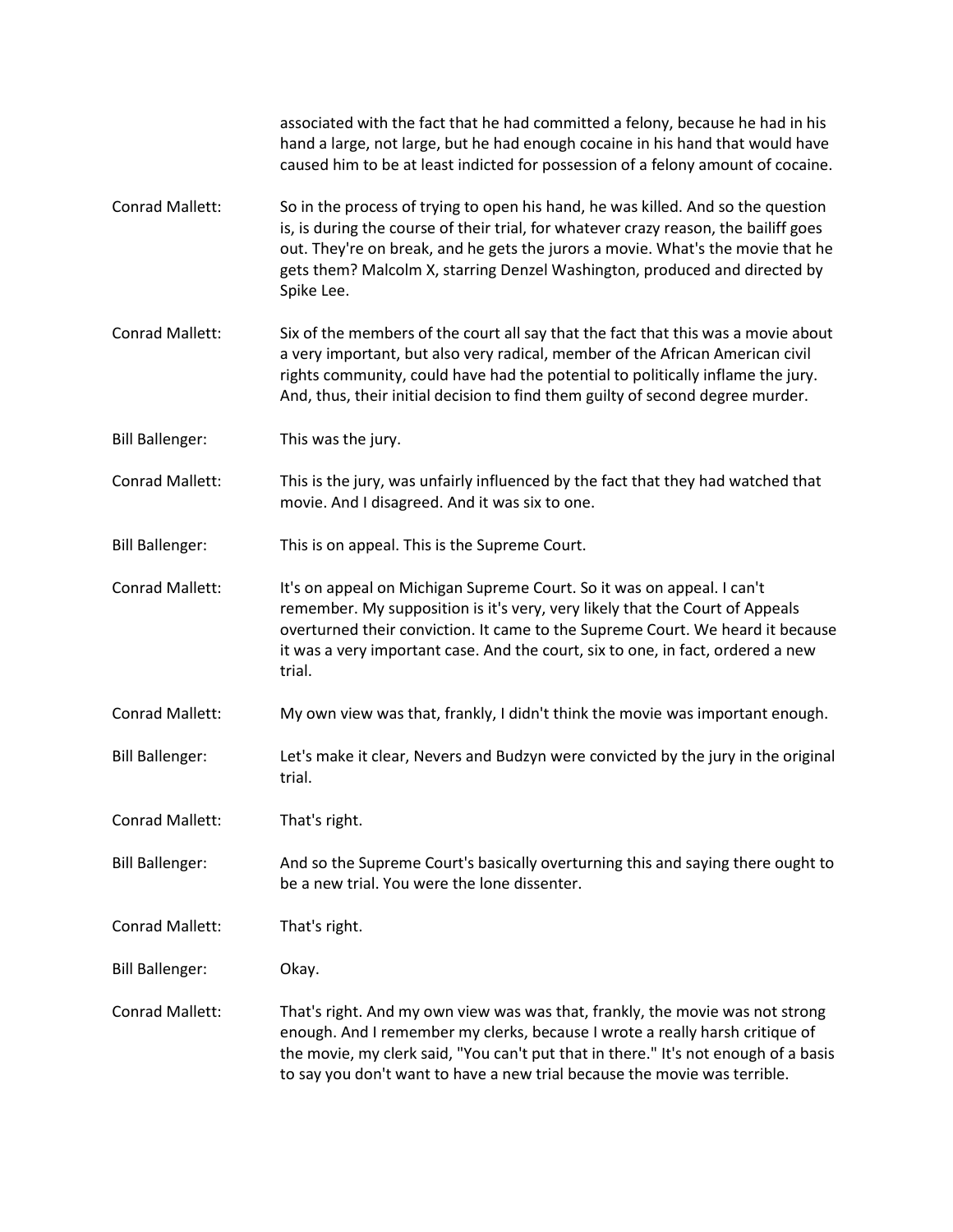Bill Ballenger: You were a film reviewer. Conrad Mallett: Exactly. And part of my argument was was that this was really a fairly poorly constructed movie that didn't have as much social relevance as Spike Lee thought that it should. And because of its gross deficiencies, both in fact development and personnel development, I didn't think that the jury would have been overwhelmed. Conrad Mallett: You know, I didn't quite say they would have been bored to death, but I didn't think that the court's suggestion that this one movie would cause them to forget eight weeks of fact presentation made by the prosecutor was valid. Conrad Mallett: The great thing about being on the Michigan Supreme Court, all of my colleagues read my dissent, and every single one of them sent me notes that said, "You need to strengthen this. You need to cut that out. You need to make this better. I'm not sure what you mean here. I think this would be better said this way." Every member of the court contributed to my dissent, recognizing that I was going to be by myself. Conrad Mallett: Dorothy, particularly, said, "It's got to be the best opinion you have written. And we're going to make damn sure that it is." And when Dorothy said something, man, on that court, everybody paid attention. And so I think she was the chief. But, anyway, she made it the court's assignment. "I want you to review Conrad's dissent. I want your best clerks to go over it. I want substantive comments delivered to him by x day. And, Conrad, I want you to read them all, and I really, really want to see evidence of the fact that every single one of the suggestions that got made had been clearly and appropriately considered." Conrad Mallett: So we were like high school students, man, and Dorothy, all 5'1" of her, all 101 pounds of her, were giving out orders that every single one of us followed to the T. Bill Ballenger: Well, now, it sounds like you had a lot of mutual support for one another, or at least you did in that instance of her to you. Is it that way or was it that way with a lot of other cases? Or was this unusual? Conrad Mallett: I think the Budzyn/Nevers case was unusual. I do think, though, that we were a very traditional bunch. You know what I mean? I mean, you know, Bob Griffin had been in the United States Senate, I don't know, 30 years. I mean, he'd been a long-serving member of the court. Conrad Mallett: Jim Brickley came to the court after having been a lieutenant governor, after having been an FBI agent, after having been the United States attorney general. Bill Ballenger: Detroit city councilman.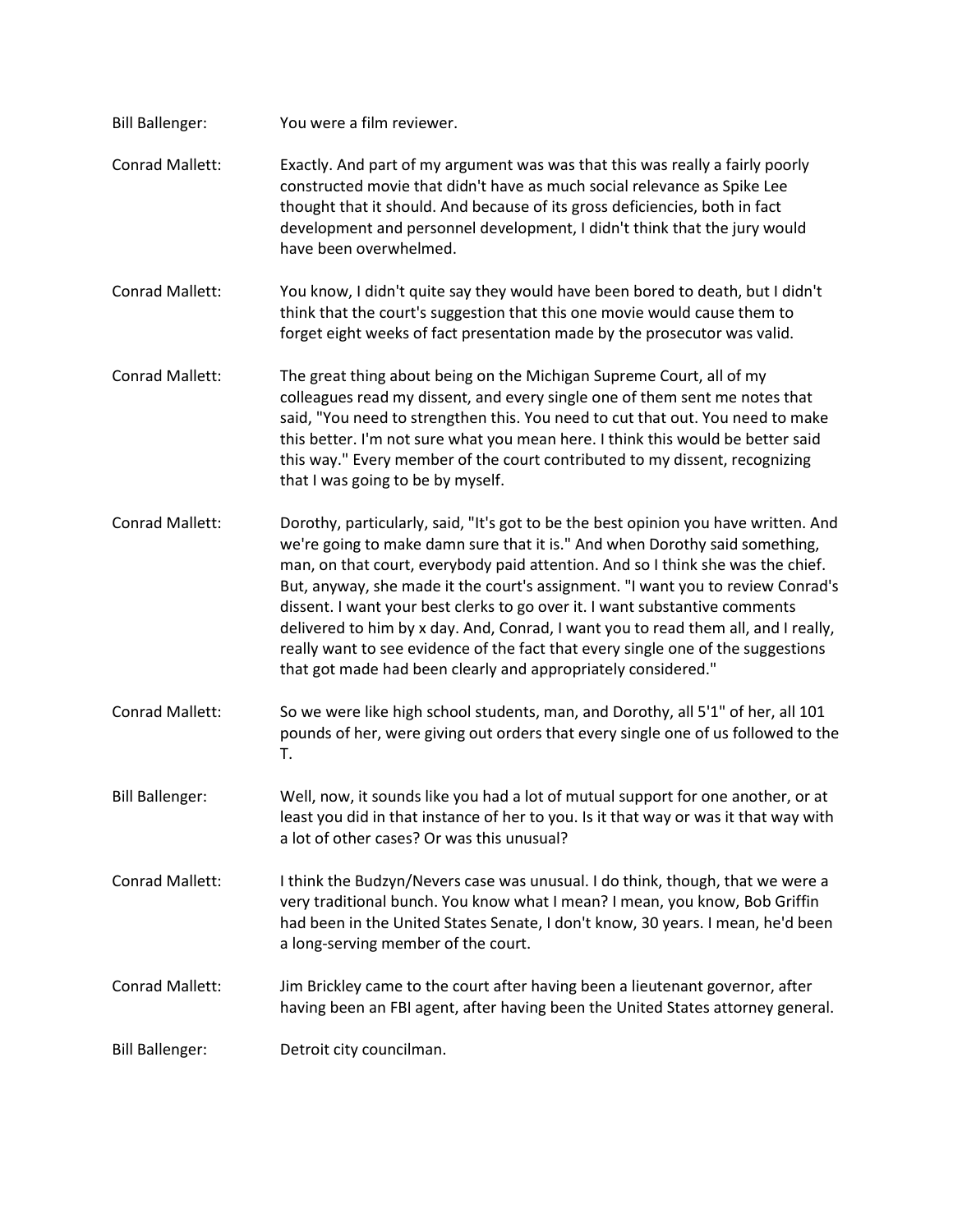- Conrad Mallett: Detroit city councilperson, just really, a former president of Eastern Michigan University, a profoundly gifted public servant.
- Conrad Mallett: And so, I remember that there was a workers compensation case written by Brickley that was decided, Bill, in the 1930's. Something to the effect that if the worker was injured out of state and was re-injured in the state of Michigan, that the length of time for the injury would go back to the original, because it was a statute of limitations case, something along the lines.
- Conrad Mallett: And Brickley disagreed with that. He said, "Look, it's the state of Michigan. What happened in Indiana doesn't count here." But then he went on to write, "But this has been the state of the law since 1930, and I'm not going to upset it now." And he pointed out that this particular question has been reviewed by this court ten times. And every time it's been reviewed they say that the Indiana injury counts toward the Michigan statute of limitation. I think that's wrong, but I'm not going to overturn it. The legislature needs to confront this, recognizing that this misinterpretation exists. And he said, "But it's instructive to me that in all this time the state legislature knows that this is the opinion of the court and hadn't done anything about it."
- Bill Ballenger: That's so-called stare decisis.
- Conrad Mallett: Stare decisis.
- Bill Ballenger: Meaning honoring precedent.
- Conrad Mallett: Honoring the precedent. And it was a profoundly important moment that we all revere now. And I don't want to get into a fight with the current court. But I will simply say this, that there have been courts, after my exit and after Governor Brickley's exit from the court, and after Senator Griffin's exit from the court.
- Bill Ballenger: Everybody's gone except Mike Cavanagh.
- Conrad Mallett: Right.
- Bill Ballenger: He's the only one left.
- Conrad Mallett: And so there have been courts that have said, "No, the decision is wrong and stare decisis is not necessarily a rule of law. It's more of a legal tradition, and we're not going to go down that road." Very different than what has gone on in the past.
- Bill Ballenger: Well, who's right and who's wrong?
- Conrad Mallett: I think James Brickley is 100% correct. Going back to the admonition given to me by Griffin, the job of a member of the court, among other things, is to protect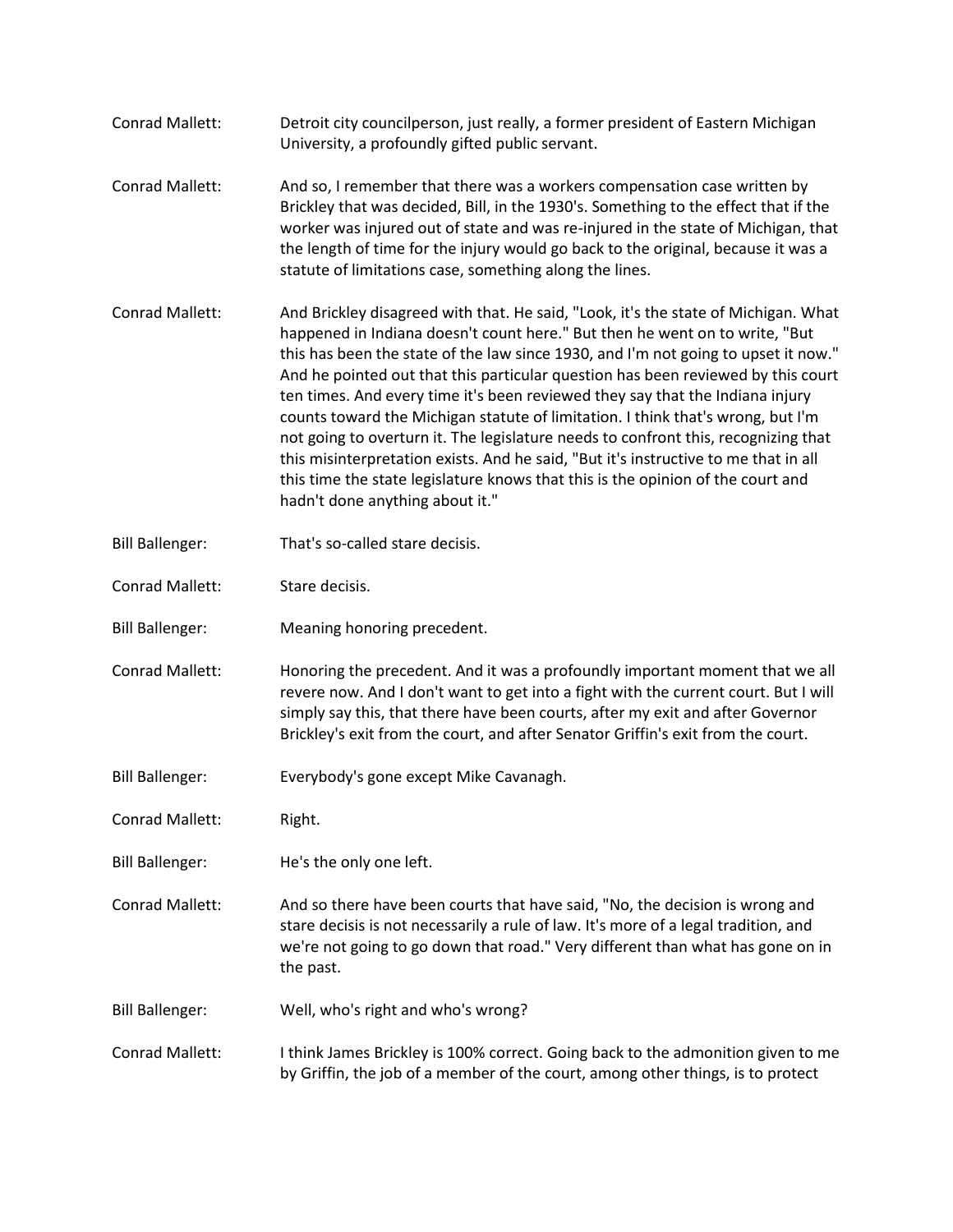the institution. And I think that in that instance that was exactly what Jim Brickley was doing.

- Bill Ballenger: So all things being equal, there should be deference to past decision making if at all possible.
- Conrad Mallett: That is certainly my opinion, certainly my opinion.
- Bill Ballenger: Okay, well, let me ask you a couple of other things. The Supreme Court itself, we have a peculiar way of doing things here in Michigan, you know. We nominate our candidates for the Supreme Court at party conventions, and then they're elected on a nonpartisan ticket in November. And, of course, if there is a resignation, as in your case, both when you entered the court and when you left, the governor appoints a successor.
- Bill Ballenger: Do you think that's a good system? It's been widely criticized. A lot of people say we shouldn't be electing our judges at all. Other people say, "Well, we should elect them but in a different way." Other people say we should appoint them and we should appoint them this way or that way or whatever. What do you think?
- Conrad Mallett: I mean, the current system, I think, works and here's why. Bob Young, who's a member of court now, was first appointed. Brian Zahra, who's a member of the court now, was first appointed. Steve Markman, who's a member of the court now, was first appointed.
- Bill Ballenger: Well, Cliff Taylor was appointed and became chief justice, was defeated in 2008.
- Conrad Mallett: Right, so whoever takes Hathaway's case is point. The point that I'm making, Bill, is this. In more than 50% of the cases, the members of the court are first appointed then run. Very rarely does a member of the court come to the court from a standing start, nominated by the party, run for election and then get elected. That almost never happens.
- Conrad Mallett: The thing that's critical in a Michigan Supreme Court race, and you know this, is the designation, justice. 90% of the time, the people who elect you are looking to see whether or not they know you. And they assume by the fact that you're on the ballot, with Justice in front of your name, that you meet the minimum qualifications. 99% of the time, their assumption is correct. You've met the minimum qualifications.
- Conrad Mallett: The governor, having vetted you, and if tradition holds, and I'm sure that it does, these cases, excuse me, these appointments are first gone through. The governor consults with the state bar. State bar says qualified or not. Now, sometimes it's minimal qualifications. Like in my case they wrote down, "Just barely." But if they really were to write down, "Not qualified," I'm sure the governor would have to really rethink the decision that he had made.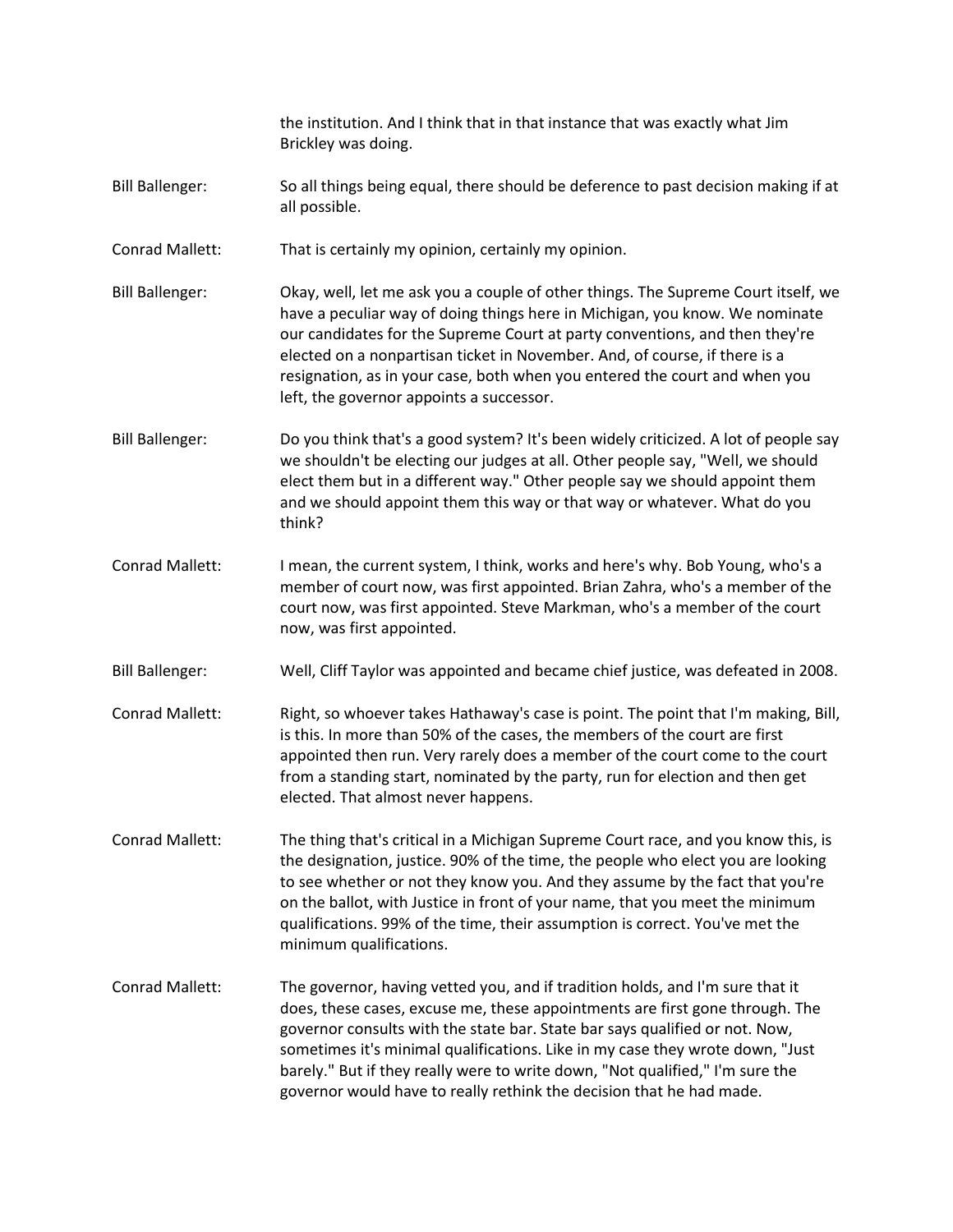- Conrad Mallett: But the thing that distresses me is the amount of campaign money, which is why I was very pleased to be a part of the Association of Supreme Court Justices, who put in a brief to the United States Supreme Court, who said that at a certain point, money in a judicial race, it violates the canons and too much is a bad thing. Doesn't count with the executive. Doesn't count with the legislature. But when you are taking money from a particular party that has a vested interest, then you've got a responsibility either to refuse to take that money, limit the amount, or not hear the case. And the court agreed with us. Now, they didn't order that all funding associated with judicial campaigns be shut down. What the court said is, "Send it back. State legislatures have to make a decision. But at a minimum, if you take money from a particular party, and there is on some continuum a point where enough is enough and more than enough is too much, then you're disqualified from hearing the case." And I was glad to be a part of the amicus brief that got assigned it.
- Conrad Mallett: So I think that the work done by Justice Kelly and by Justice/Judge James Ryan who was on our court and then went to be a federal appeals court judge, brilliant man. I mean, I don't disagree with their observation that improvements are always possible. The only thing that I would say is is that a limitation or the public financing of the judicial campaigns would be the way to immunize ourselves from any particular criticism.
- Conrad Mallett: I think that, you know, particularly with district court judges, I mean, you know, Bill, I want the district court judge to know the people who are standing in front of them. I remember one of my nurses at Sinai Grace, Gwen Navis.
- Conrad Mallett: Gwen was dropping her kid to school at Farmington Hills. In order to avoid the long line, where parents, you know, dropping their kids at school, she drove into the Comerica Bank lot and dropped the kid off. And he walked across the grass and into school. So now you had two lines, the official line and the unofficial line. Well, Comerica got really upset with people driving into their lot. And I guess they were wear and tear on the asphalt. I mean, I'm not saying that they were wrong. But, anyway, they caused the city to give them all tickets. Well, had they been convicted, they'd have been convicted of felony trespass.
- Conrad Mallett: So it went to the district court judge, and he said, "What is this?" "So, well, this is this." "What school? Oh, yes, you mean the bank next to the high school?" He said, "Okay, everybody stand up. You're all convicted of misdemeanor. Pay \$15 and get the hell out of here." That was that.
- Conrad Mallett: That's why you want an elected district court judge. You got 50 parents in the room. Gwen Navis brought me with her because she's a nurse. She get convicted of a felony she'd lose her license. This had serious implications. You don't want somebody removed from the community deciding a case like that. You want the judge to say, "Where is that? Was that Harrison or Farmington?" "No, Judge, it's the Harris, excuse me, it's Farmington." "Oh, it's the Comerica." You know, that's literally ... He made a really derisive sound. He made everybody stand up, made everybody go out and pay \$15 and then fussed at the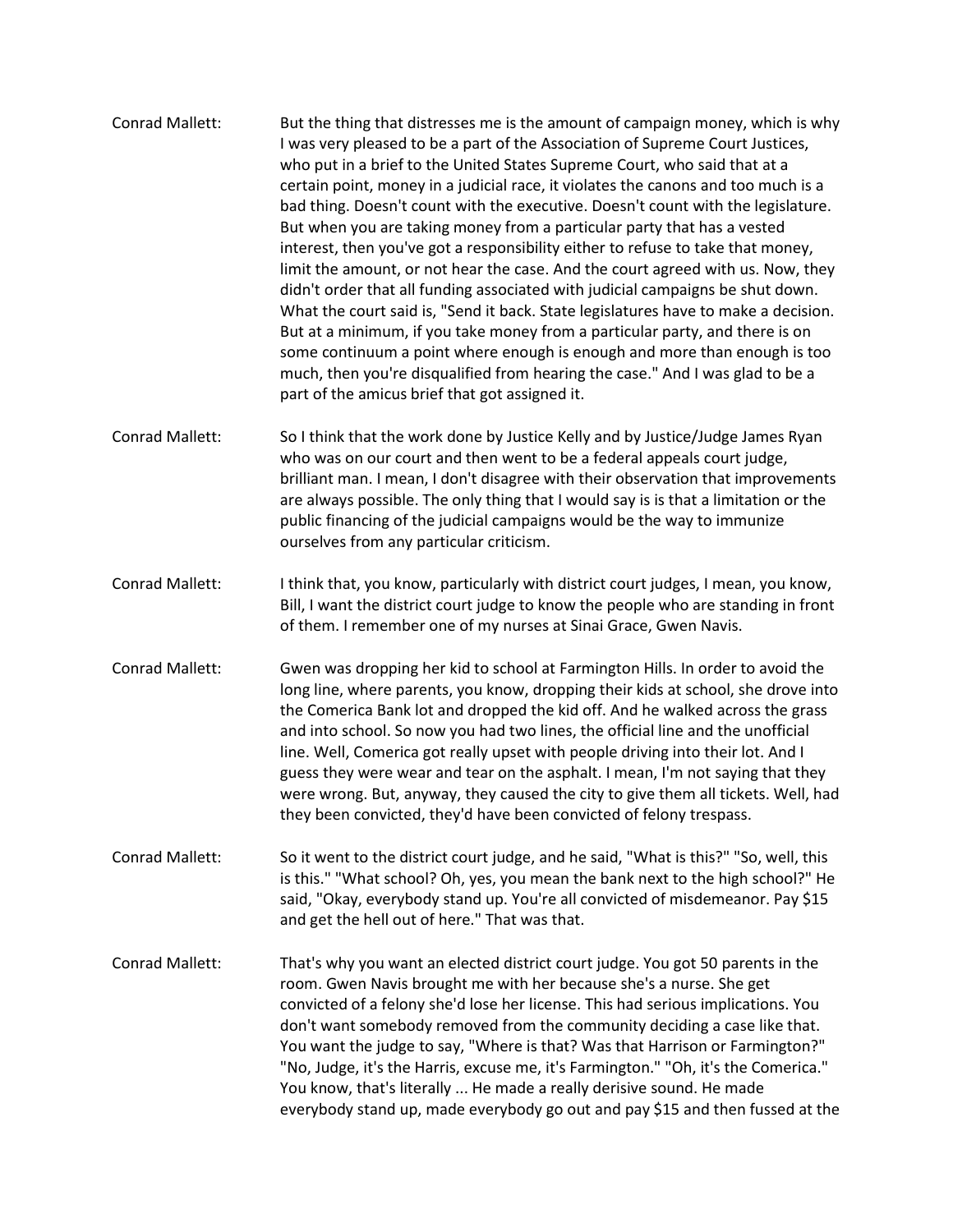|                        | city attorney for bringing this particular case and said, "Don't do that anymore.<br>What's wrong with you?"                                                                                                                      |
|------------------------|-----------------------------------------------------------------------------------------------------------------------------------------------------------------------------------------------------------------------------------|
| Conrad Mallett:        | And particularly in a case like that, you know, you want some homegrown<br>justice. I mean, you don't have a lot of confusion.                                                                                                    |
| <b>Bill Ballenger:</b> | All right. Well, now, in 1992, you're running for a two-year term, and you do<br>have the ballot designation. And you had an opponent, nominated by the<br>Republicans. Were you the only one on the ballot this year, that race? |
| Conrad Mallett:        | Yeah, yep.                                                                                                                                                                                                                        |
| <b>Bill Ballenger:</b> | And you won.                                                                                                                                                                                                                      |
| Conrad Mallett:        | I won.                                                                                                                                                                                                                            |
| <b>Bill Ballenger:</b> | So you undoubtedly feel that maybe justice was done and that the ballot<br>designation helped you get through to the finish line.                                                                                                 |
| Conrad Mallett:        | And the endorsement of the news and the Free Press.                                                                                                                                                                               |
| <b>Bill Ballenger:</b> | There you go.                                                                                                                                                                                                                     |
| Conrad Mallett:        | Right. The newspapers that had said the end of the world was upon us and that<br>this was Blanchard revenge, when the cycle came up both newspapers endorsed<br>me.                                                               |
| <b>Bill Ballenger:</b> | Okay, so you no sooner get elected to the remaining two years, and guess what?<br>You got to run again.                                                                                                                           |
| Conrad Mallett:        | Got to run again. Got to run again.                                                                                                                                                                                               |
| <b>Bill Ballenger:</b> | In 1994, you run for a full eight-year term. And this time, I think, there were two<br>races run.                                                                                                                                 |
| Conrad Mallett:        | Yeah, it was me and Don Shelton, and I can't remember who else.                                                                                                                                                                   |
| <b>Bill Ballenger:</b> | Well, you had young Richard Griffin, didn't you? And Betty Weaver.                                                                                                                                                                |
| Conrad Mallett:        | And Betty. And she won.                                                                                                                                                                                                           |
| <b>Bill Ballenger:</b> | And Betty Weaver. And you finished first, and she finished second. So you were<br>both elected. So what was that campaign compared to '92. Do you feel like it<br>was a walk in the park?                                         |
| Conrad Mallett:        | Yeah, no question.                                                                                                                                                                                                                |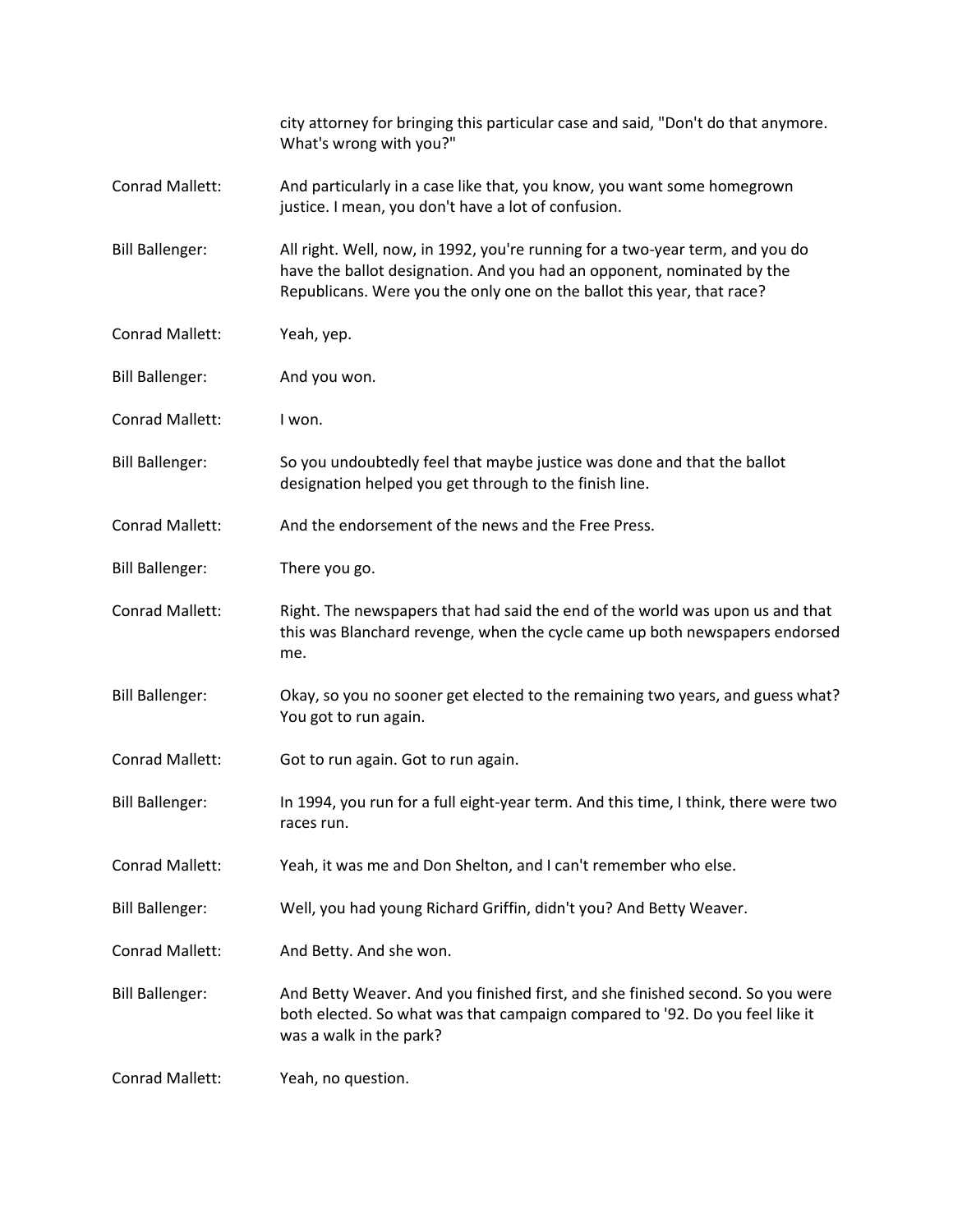| <b>Bill Ballenger:</b> | You'd been through it once, you know?                                                                                                                                                                                                                                                                                                                                                                                                                                                                                                                                                                            |
|------------------------|------------------------------------------------------------------------------------------------------------------------------------------------------------------------------------------------------------------------------------------------------------------------------------------------------------------------------------------------------------------------------------------------------------------------------------------------------------------------------------------------------------------------------------------------------------------------------------------------------------------|
| Conrad Mallett:        | I kept up the same pace. Really, really, really worked hard.                                                                                                                                                                                                                                                                                                                                                                                                                                                                                                                                                     |
| <b>Bill Ballenger:</b> | And you were the only one of the four major candidates who was an incumbent,<br>who had the ballot designation. So all you had to do was finish second. Instead<br>you finished first. So you really were solid.                                                                                                                                                                                                                                                                                                                                                                                                 |
| Conrad Mallett:        | And I worked hard. You know, I really wanted to bring this thing home in a big<br>way. And then I do remember being tired for a year.                                                                                                                                                                                                                                                                                                                                                                                                                                                                            |
| <b>Bill Ballenger:</b> | After the campaign?                                                                                                                                                                                                                                                                                                                                                                                                                                                                                                                                                                                              |
| Conrad Mallett:        | After, finally, the campaign when there was no more adrenaline left.                                                                                                                                                                                                                                                                                                                                                                                                                                                                                                                                             |
| <b>Bill Ballenger:</b> | Well, you've been campaigning for three years, four years.                                                                                                                                                                                                                                                                                                                                                                                                                                                                                                                                                       |
| Conrad Mallett:        | And beat to death, and really remember sleeping in every Sunday until 1 or 2<br>o'clock, just exhausted.                                                                                                                                                                                                                                                                                                                                                                                                                                                                                                         |
| <b>Bill Ballenger:</b> | Well, but look, you must have recovered because you were strong enough, and<br>it made enough of a positive impression on your colleagues that in, I guess the<br>end of '96 or '97, they elected you Chief Justice.                                                                                                                                                                                                                                                                                                                                                                                             |
| Conrad Mallett:        | Yeah, yeah.                                                                                                                                                                                                                                                                                                                                                                                                                                                                                                                                                                                                      |
| <b>Bill Ballenger:</b> | And you'd only been on the bench at that point like six years. And it wasn't even<br>necessarily your turn, so to speak.                                                                                                                                                                                                                                                                                                                                                                                                                                                                                         |
| Conrad Mallett:        | It was not.                                                                                                                                                                                                                                                                                                                                                                                                                                                                                                                                                                                                      |
| <b>Bill Ballenger:</b> | Tell me about that. How did that happen?                                                                                                                                                                                                                                                                                                                                                                                                                                                                                                                                                                         |
| <b>Conrad Mallett:</b> | It was Patty Boyle's turn. The Democrats had the majority, she was next in line.<br>Michael and I both promptly, and Chuck, both promptly went in her office right<br>away and said, "Chief, we're with you. Congratulations. Good luck, God love<br>you." And again, it's one of those instances, Bill, where everybody kind of<br>scattered and went home. It was right around Thanksgiving, and so we were all<br>going home. We were finished. I don't think we were finished for the year. I<br>think we were gonna hear cases in December, but the holidays were there and<br>people were very distracted. |
| <b>Conrad Mallett:</b> | Again, another one of those circumstances where nobody's paying a lot of<br>attention. For whatever reason, the Republican members of the Court, Dorothy<br>and Griffin and Brickley, all contacted Patty and said, in an unprecedented<br>manner, "We will not support you."                                                                                                                                                                                                                                                                                                                                    |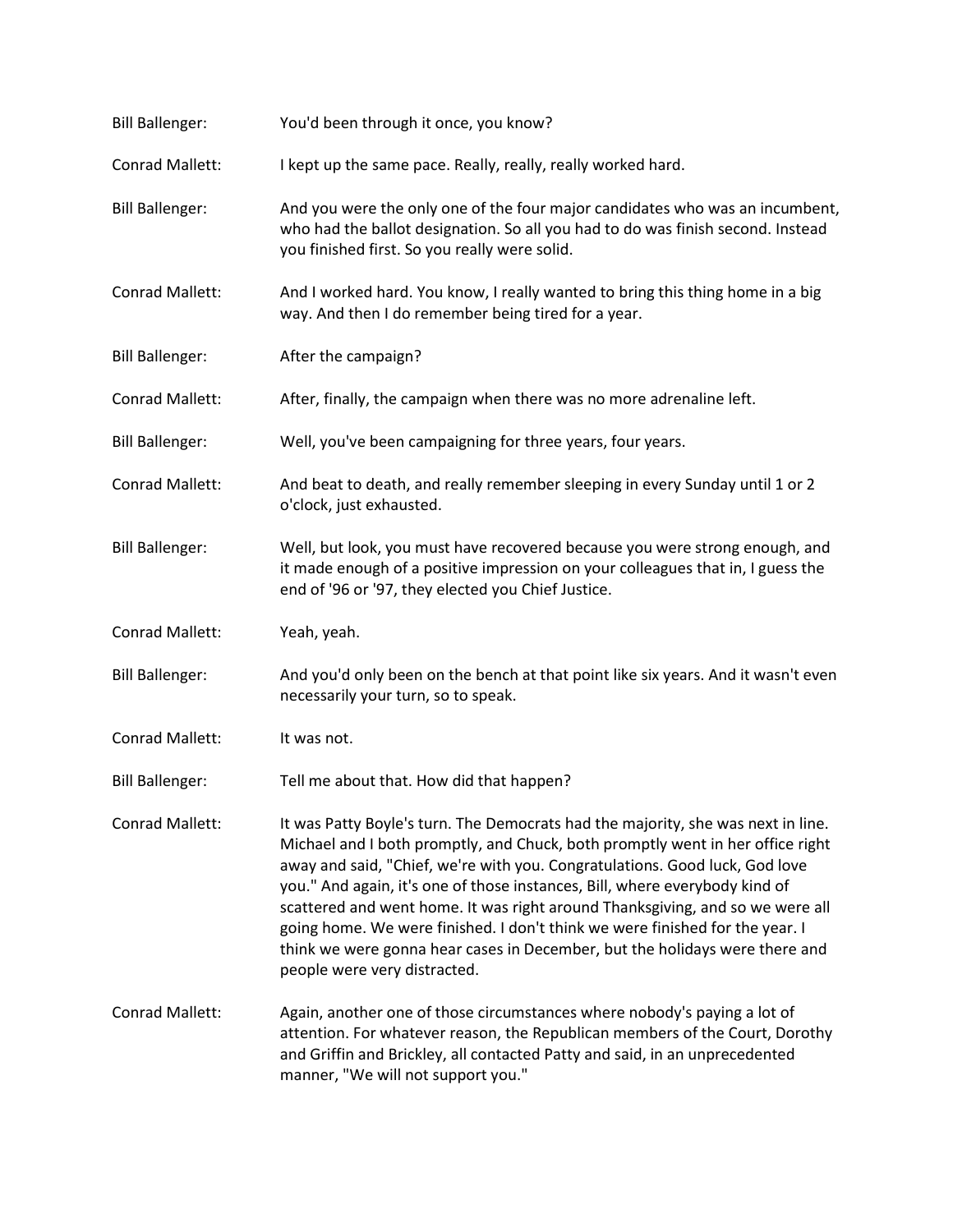| <b>Bill Ballenger:</b> | Although at that point, technically, it didn't even make any difference if she<br>voted for herself, and the other three of you supported her.                                                                                                                                                                                                                                                                                                                                                             |
|------------------------|------------------------------------------------------------------------------------------------------------------------------------------------------------------------------------------------------------------------------------------------------------------------------------------------------------------------------------------------------------------------------------------------------------------------------------------------------------------------------------------------------------|
| Conrad Mallett:        | Exactly.                                                                                                                                                                                                                                                                                                                                                                                                                                                                                                   |
| <b>Bill Ballenger:</b> | But, it would have been unusual in the sense that it would have created a four-<br>three split, which would have been a little bit unseemly or fractured the<br>collegiality of the Court.                                                                                                                                                                                                                                                                                                                 |
| Conrad Mallett:        | Right.                                                                                                                                                                                                                                                                                                                                                                                                                                                                                                     |
| <b>Bill Ballenger:</b> | Why do you think they decided to do that?                                                                                                                                                                                                                                                                                                                                                                                                                                                                  |
| Conrad Mallett:        | I have some opinions, but out of respect for all three of my Republican<br>colleagues who are no longer here, and Justice Boyle who is, I won't go into it. It<br>was, to me, an unfortunate moment. You never wanna be seen as taking<br>advantage of a colleague's dislocation. However, once Patty made the<br>profoundly institutionally protective decision to withdraw her name for<br>consideration.                                                                                                |
| <b>Bill Ballenger:</b> | Upon hearing this from the three Republicans, she decided, "I don't wanna go<br>there if I don't have unanimous support from everybody."                                                                                                                                                                                                                                                                                                                                                                   |
| Conrad Mallett:        | Exactly.                                                                                                                                                                                                                                                                                                                                                                                                                                                                                                   |
| <b>Bill Ballenger:</b> | Then what?                                                                                                                                                                                                                                                                                                                                                                                                                                                                                                 |
| Conrad Mallett:        | Then, Dorothy called me and said, "I'm gonna put your name in nomination, but<br>only if you promise to vote for yourself." I went to see Patty to confirm that she<br>was withdrawn. It was a very crisp meeting. I called Dorothy back and said I<br>would. At that point, I called Chuck and I called Mike, and they said, "Have you<br>talked to Patty?" And I said, "Yes." "Have you confirmed her decision?" And I<br>said, "Yes." They said, "Okay." Then, I was voted in unanimously as the Chief. |
| <b>Bill Ballenger:</b> | Everybody basically, at that point, fell into line?                                                                                                                                                                                                                                                                                                                                                                                                                                                        |
| Conrad Mallett:        | Yes.                                                                                                                                                                                                                                                                                                                                                                                                                                                                                                       |
| <b>Bill Ballenger:</b> | Even including Patty Boyle?                                                                                                                                                                                                                                                                                                                                                                                                                                                                                |
| Conrad Mallett:        | Yeah.                                                                                                                                                                                                                                                                                                                                                                                                                                                                                                      |
| <b>Bill Ballenger:</b> | Was there anything different about your two years as Chief Justice than the<br>proceeding six?                                                                                                                                                                                                                                                                                                                                                                                                             |
| Conrad Mallett:        | Well yeah, because I threw myself into the Chief Justice job.                                                                                                                                                                                                                                                                                                                                                                                                                                              |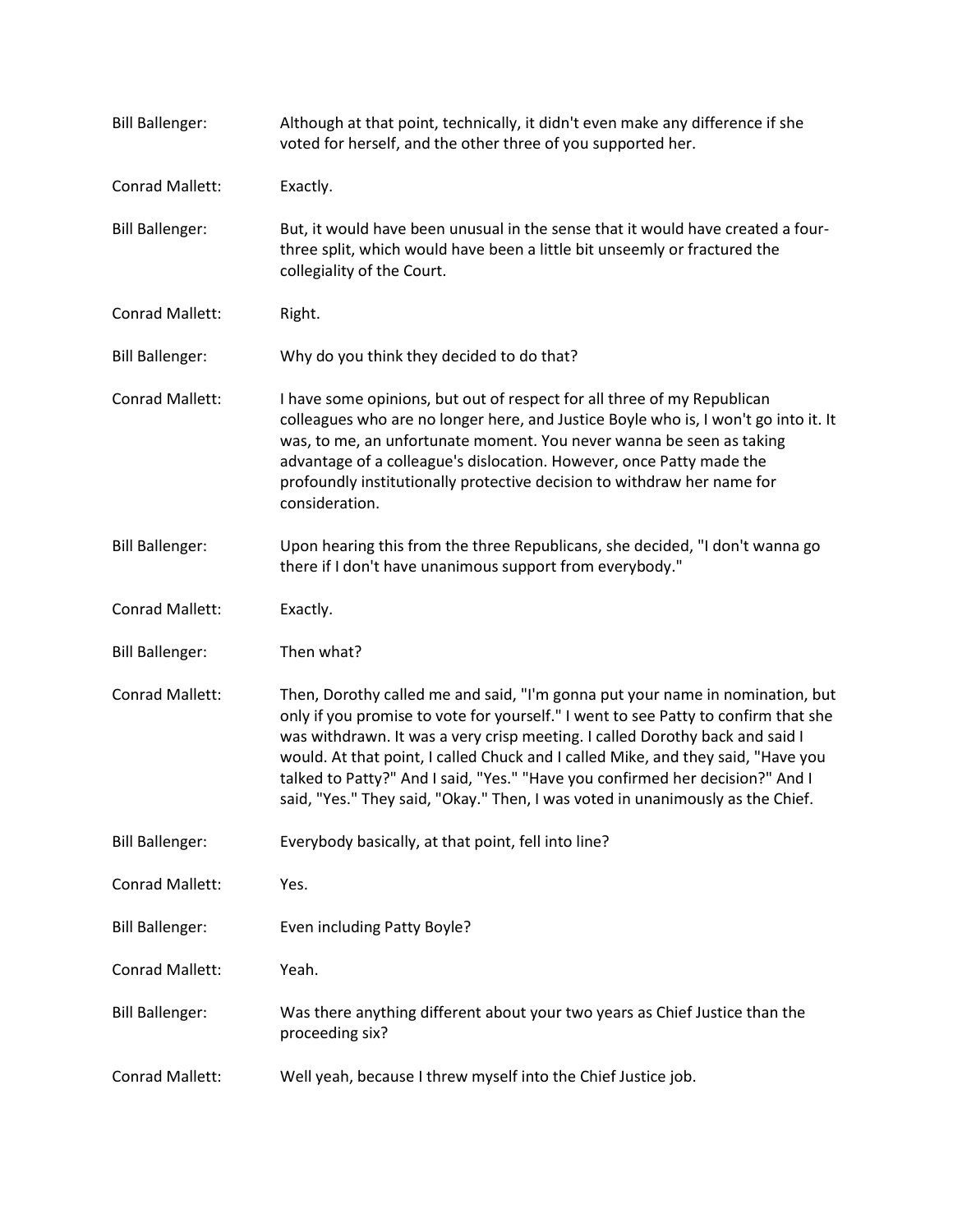- Bill Ballenger: How important is that administratively, within the context of the Court? Conrad Mallett: You set the tone. You run the Court. There is an administrative arm. You're responsible for setting the administrative agenda. I was gonna take full advantage of my unvarnished commitment during the course of the campaign that I made in both of the cycles, that there would be serious court reform. I ran all over the state while I was the Chief to cause there to be court unification. We created the family court, which is, I think, one of the profound contributions that my court then can be very, very, very happy about. Going all the way back to former governor and Chief Justice G. Mennen Williams, and every other Chief Justice since him, there had been a request made by the Michigan Supreme Court to cause there to be a Michigan Supreme Court building.
- Conrad Mallett: I went to see then Senator Harry Gast, who was the Senate Appropriations chairperson. The state, during this really, really, really brief window was flushed with money. And I said, "Senator, we'd like to build the building." And he said, "You know what? I'm tired of you people coming over here. We're gonna give it to you." And he authorized it and the state legislature appropriated \$70 million for the Michigan Supreme Court building. On my watch, there was created the family court, which merged the probate court, which merged the divorce court and the juvenile court and really created the family court. We couldn't get the probate judges in it. They refused to come.
- Conrad Mallett: We caused there to be the further merger of the recorder's court with the Third Circuit Court, because while that had happened, Bill, administratively, there were recorder's court judges who were not being assigned the civil docket. That ended with me as the Chief, and actually saved the career of three or four judges who had simply no longer could do criminal cases because they were just too emotionally overwrought. On my watch, we got some very serious court reform done. We got the building built, and got that all done in two years.
- Bill Ballenger: Didn't John Engler, who was then governor, support a lot of this?
- Conrad Mallett: No question.
- Bill Ballenger: And what was the relationship you had personally, and that the Court had with Governor Engler at that time.
- Conrad Mallett: We were a separate institution. The he one person that we had a lot of congress with was Lucille Taylor, who was the governor's legal advisor. Lucille was very, very close to Dorothy. I always had a good relationship with Lucille. She was, like me, the governor's legal counselor and his legislative director, so when we of course stopped first at her office to get the governor to support Harry Gast. And so we had the governor's support for the new building as well. So it worked. He was very supportive of the Court because Lucille was very supportive of the Court because Cliff was very supportive of the Court, so it worked out fabulously.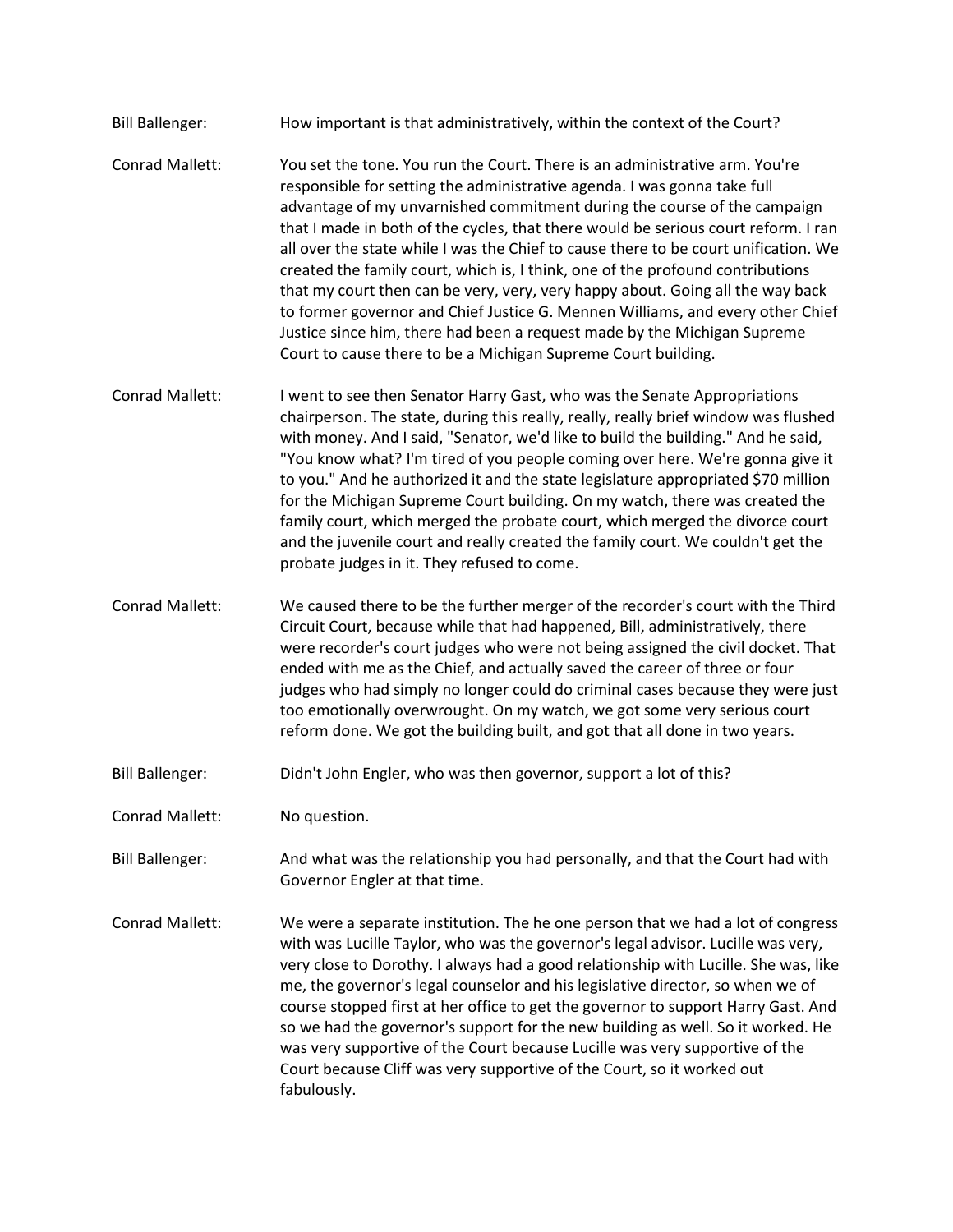| <b>Bill Ballenger:</b> | Right. Now, 1998 election comes along. The Republicans elect Maura Corrigan,      |
|------------------------|-----------------------------------------------------------------------------------|
|                        | who give them a four-three majority on the Court, and the next thing we know,     |
|                        | Chief Justice Conrad Mallet says, "I'm outta here. I'm resigning from the Court." |
|                        | Why did you do that?                                                              |

- Conrad Mallett: I was 45 years old. I had a young family, and what I said then was I wanted to spend more time with my family. The truth which is what the politicians always say. The truth of the matter is was that the Court, for very good reasons, really is very conscious of the financial stability of every member of the bench. You cannot take out loans, nontraditional. You can have a mortgage, you can have a car loan and all those kinds of things. But you can't compromise yourself, Bill, by borrowing money from every Tom, Dick, and Harry who will loan it to you. You can't declare bankruptcy. And the only work that you can do in addition to the work that you do on the Court is teach. You know what they pay adjunct professors. Nothing.
- Conrad Mallett: So, I won't lie to you or to the people viewing this particular piece. I had financial aspirations for my family that I couldn't meet while I was on the Court. I was 45, young man, and I had enough energy to have a third career. So I thought I would take advantage of it because the Democrats had two bites of the gubernatorial apple.
- Bill Ballenger: Right.
- Conrad Mallett: I was anxious for there to be the same opportunity for me that had been presented to Dennis Archer and it never came. I had to make the decision.
- Bill Ballenger: Your dream of coming back to Detroit, running for political office, it never materialized because the timing was just always off.
- Conrad Mallett: Always off. And about that time, you began to read about George Bush, the Junior, and one of the admonitions that his father had given him was, "Listen, before you run for political office, you've got to secure the financial stability of your family." Well, I had not done that. I was gonna have to do it in the opposite direction. Much to the consternation of my colleagues and a lot of my constituents, I had to exit the Court for personal reasons.
- Bill Ballenger: Do you think you would have been re-elected Chief Justice if you'd wanted it for a second term?
- Conrad Mallett: Yes, no question.
- Bill Ballenger: But you decided for that reason to exit, and of course, that gave Governor Engler and appointment. And of course, a lot of Democrats were unhappy with that.

Conrad Mallett: Exactly.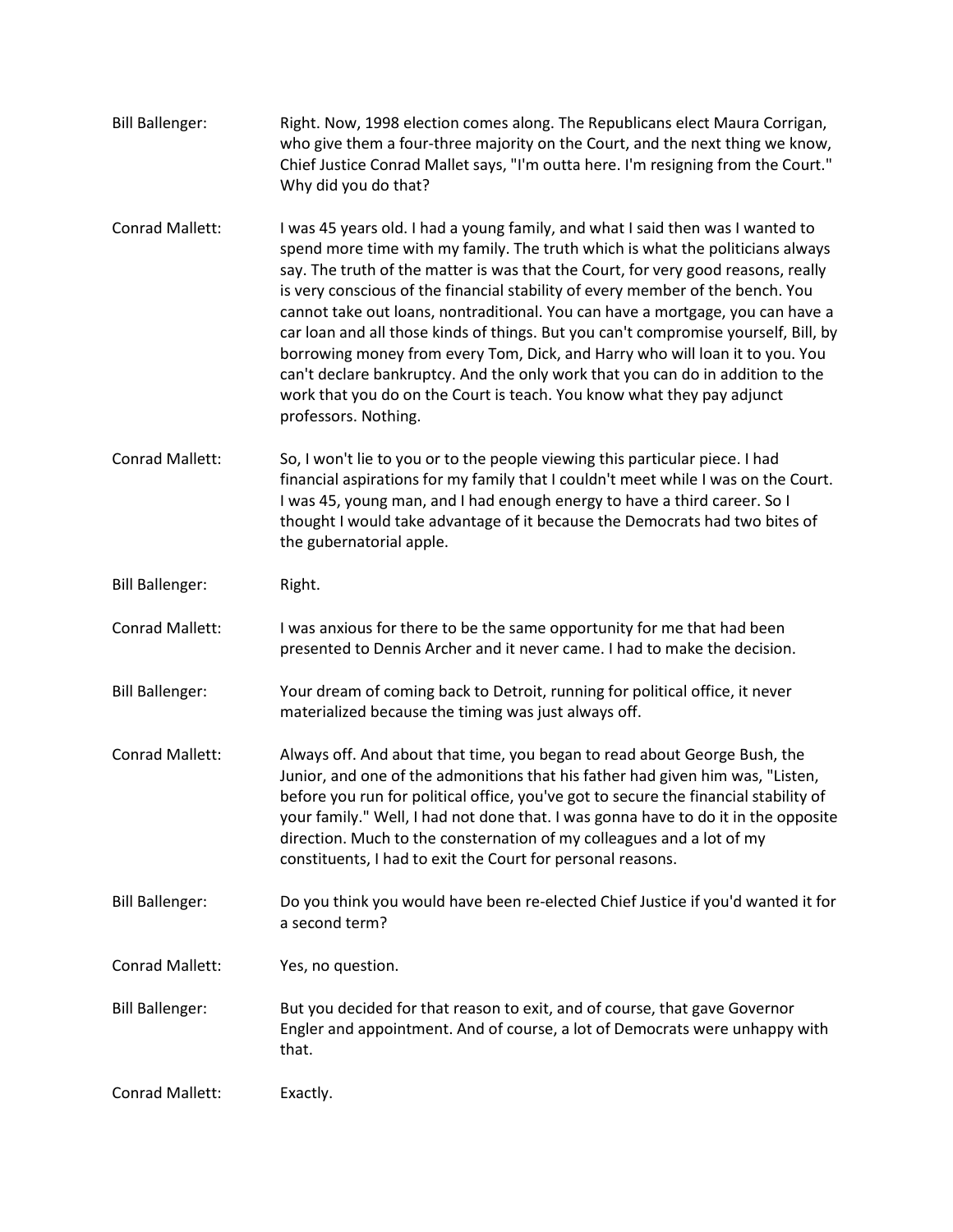- Bill Ballenger: Because that gave the Republicans this huge five-two majority that they basically had most of the last dozen years.
- Conrad Mallett: Right.

Bill Ballenger: What's your opinion? Has the Court veered off the rails here with this heavy Republican majority compared to the more balanced Court that was in existence while you were here for eight years?

- Conrad Mallett: While I disagree with a lot of the opinions that the Court has written, that's not the troubling factor for me. What has always been troubling for me has been and it's not going on now, but there was a period where there Court had turned itself into a serious spectacle with all of the nutty in-fighting that was going on. It was deeply disturbing to me to see the institution held up as a caricature of itself. I was disappointed in everybody's collective behavior. The Court should never come to the attention of the public in that way. I'm very, very, very, very glad that all of that seems to have come to an end, insanity seems to have prevailed.
- Conrad Mallett: The opinions of the Court are the opinions of the Court. The people of the state of Michigan will manage through opinions that you disagree with but at least are thoughtfully reasoned. While I would have decided a bunch of these cases differently, the results of these cases, while they're troubling to me as a lawyer and as a citizen, are not indicative of the failure of the Court. The Court's the Court. What I'm relieved at is that the Court has returned to the quiet dignity that an institution like that must have in order to function at a high level. That now being the case, we'll figure it out.
- Bill Ballenger: You have gone onto a very successful post-Court career in health care and health law. Do you ever look back at the days you served on the Court with any regret? Do you think everything has turned out pretty well? As well as you might as hoped for when you exited public service at the end of 1998?
- Conrad Mallett: My response to that is, is that, man, I have been so profoundly blessed that I have been going to church with a lot more regularity than I did in the past just to make sure that God knows I'm grateful, number one. Number two, being a member of the health care community allows me also to be a public servant. Bill, you've been doing this public service thing, it really is like a religious calling. You'd find yourself being glad not to be far away from doing something consequential that effects the lives of people. I'm really grateful to be in the middle of the fury that I'm a part of, grateful to be delivering this kind of public service.
- Conrad Mallett: The career that I've had could not be, have turned out to me any better. I was in conversation one time with Bill Schuette, and he was talking with me about being the number two person to Mike Duggan, and said to me, "Conrad, you wanted to be the mayor of Detroit. You didn't get there. Now you're the